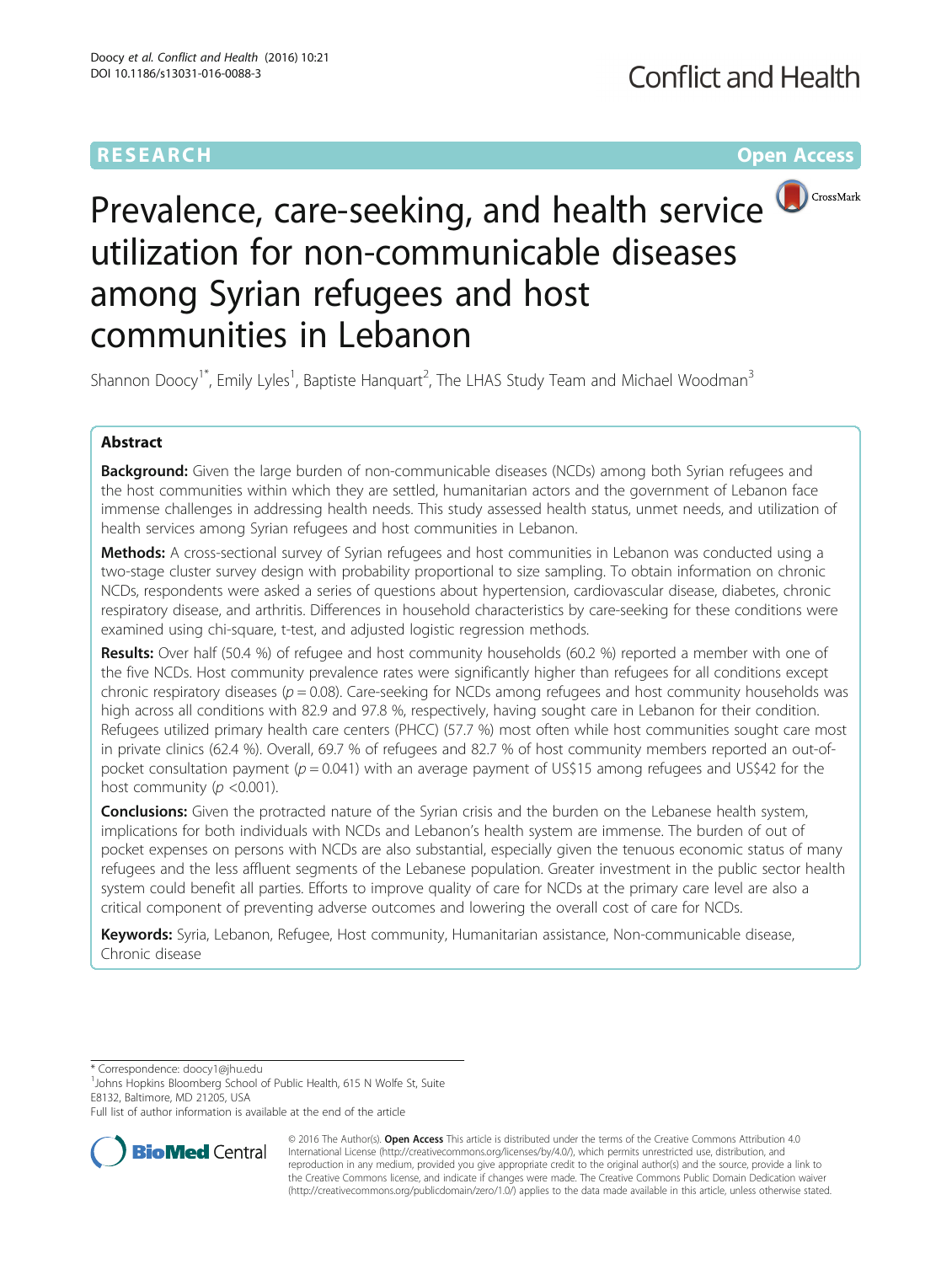#### Background

Since the outset of the Syrian conflict in March 2011, an estimated 4.6 million Syrians have fled to neighboring countries [\[1](#page-15-0)]. Approximately 1.1 million of these refugees are currently settled in Lebanon, making it the host country with the highest number of refugees per capita in the world [[2\]](#page-15-0). Unlike other countries in the region, Lebanon has not established formal refugee camps for Syrians; instead, refugees are dispersed among villages and communities across the country [[3\]](#page-15-0). With refugees now accounting for one in four people in Lebanon, the burden of the increased population on the country's highly fragmented and privatized health system is immense [[4, 5\]](#page-15-0).

In response to the Syrian crisis, the United Nations High Commissioner for Refugees (UNHCR) established an inter-agency mechanism with the Lebanese Government to coordinate the humanitarian response across all sectors. In the field of health, assistance for Syrian refugees is based on the primary health care strategy, subsidizing primary healthcare services for refugees in existing primary health care centers (PHCC) across the country's governorates [\[6](#page-15-0)–[8\]](#page-15-0). A private sector third party administrator manages referrals for secondary and tertiary services, predominantly covering life-saving emergencies, delivery, and care for newborns [[9\]](#page-15-0).

Both Lebanese and Syrian populations underwent the epidemiologic transition from communicable, maternal, neonatal, and nutritional conditions to non-communicable diseases (NCDs) in the past decades [\[10](#page-15-0)–[12\]](#page-15-0). As such, both host and refugee populations suffer from a large burden of NCDs, which are often difficult and expensive to manage and require continuity of care to mitigate long-term complications [\[13](#page-15-0)–[15](#page-15-0)]. The national and international communities face immense challenges addressing the needs of affected populations in both refugee and host communities due to the high burden of NCDs among refugees and the host country population, the complexity of managing these conditions, and the limited resources available for refugee health care [[10](#page-15-0), [15](#page-15-0)–[17](#page-15-0)]. In light of this, we undertook this study to assess the health status, unmet needs, and access to and utilization of health services for NCDs among Syrian refugees and host communities in Lebanon.

#### Methods

A survey of Syrian refugees and Lebanese host communities was conducted in March and April 2014. Our primary objectives were to characterize health seeking behaviors and health service access. A cluster design with probability proportional to size sampling was used to attain a nationally representative sample of Syrian refugees living outside of camps. Sample size was determined for key objectives based on the most conservative prevalence estimate of 50 %; calculations assumed 80 % power and a design effect of 2.0. The planned sample was increased from the minimum identified size of 900 refugee households to 1400 refugee households and 700 Lebanese host community households to provide increased precision of point estimates and additional power.

Given the concentration of Syrian refugees and the low cost of visiting many locations due to the country's small size, a 100 cluster  $\times$  21 household (14 Syrian refugee households and seven host community households) design was used. Probability proportional to size sampling using UNHCR registration data was used to assign clusters to cadastrals, assuming that non-registered refugees had similar residence patterns. Permission to survey in certain security sensitive areas as planned could not be attained which necessitated a re-draw of 28 clusters assigned to 22 inaccessible cadastrals. Clusters were reassigned to accessible areas using probability proportional to size sampling. The final cluster assignment included 35 clusters (35 %) in the North governorate, 34 clusters (34 %) in Bekaa governorate, 25 clusters (25 %) in Mount Lebanon governorate, four clusters (4 %) in Beirut governorate, and two clusters (2 %) in the South governorate (Fig. 1). Only two cadastrals in the South were accessible to the survey team; presenting data from only these locations was not sufficiently representative of the governorate and would violate cluster sampling assumptions, thus the two South governorate clusters were excluded from the analysis.

ARC GIS software was used to randomly allocate cluster start points within cadastrals. Coordinates in populated

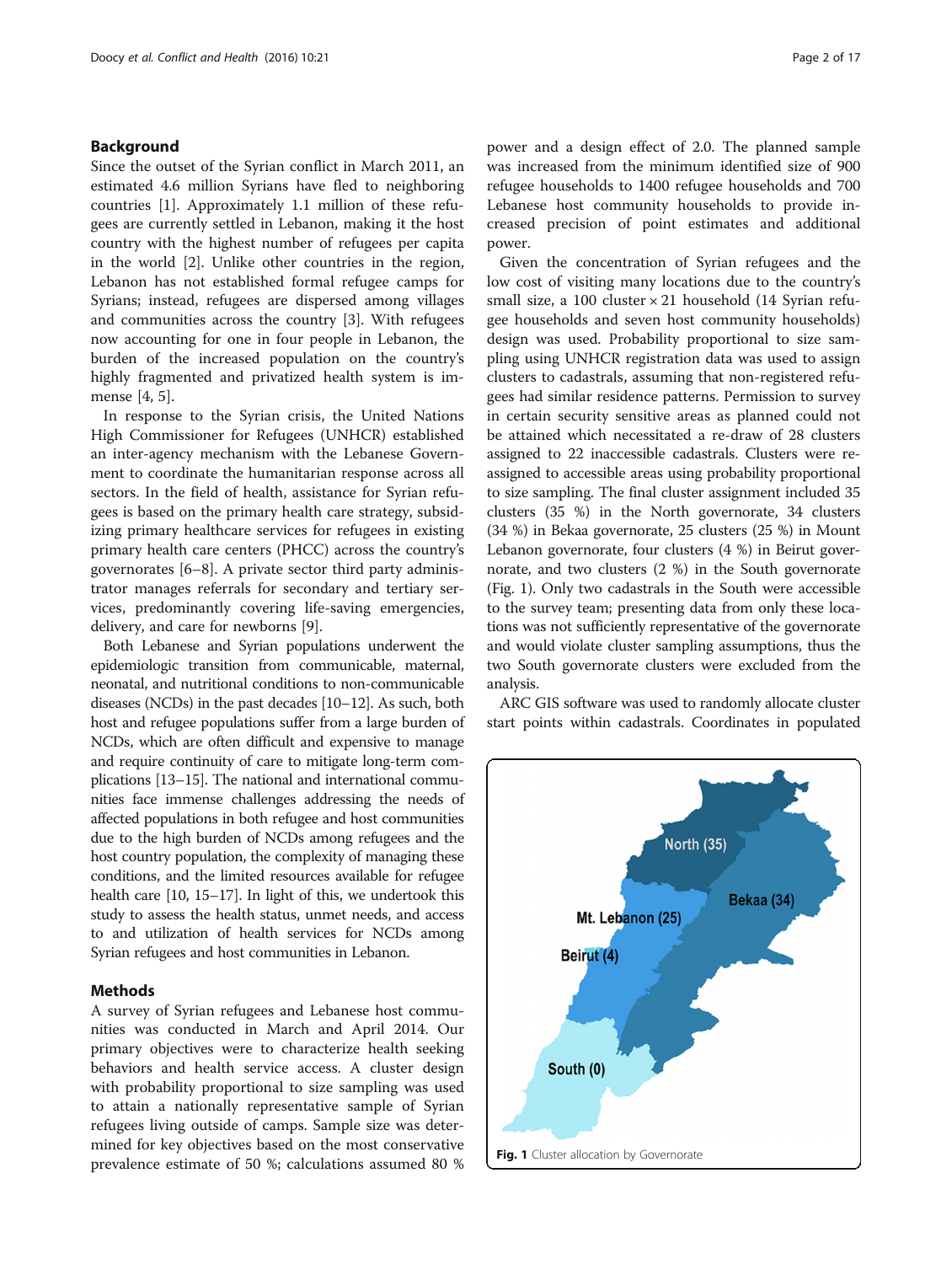areas were used and the nearest intersection to the start point, usually within a half kilometer, was used as the starting survey location. Teams were provided with coordinates, and satellite imagery maps and were instructed to navigate to start points using mapping software such as Google Maps. At the start location, interviewer pairs were sent in different directions to locate households; they approached the nearest business likely to be used by refugees and asked to be referred to nearby Syrian households. Other key informants, notably community residents, were used when there were no nearby shops. Informed verbal consent was sought at the beginning of the interview and only consenting households were interviewed. When interviewers reached a household that consented to participate, the first interview in the cluster was conducted; upon completion, respondents were asked for a referral or introduction to the nearest Syrian household. This referral process was used until 14 Syrian refugee interviews were completed. Following each two completed interviews with Syrian refugee households, interviewers proceeded to the nearest Lebanese household and completed an interview. To improve representativeness and geographic coverage of the sample, no more than three households within the same apartment building were included.

To sample informal tented settlements (ITS), the team estimated the size and area by walking transects and/or the perimeter. When necessary, the ITS was divided into sub-areas of similar size that were assigned to different interviewers. Interviewers located the middle of the settlement/area, spun a pen to randomly select a direction, and then walked in the indicated direction counting the number of shelters passed before reaching the edge of the settlement/area. A randomly selected number between one and the total number of shelters passed was used to identify the starting household. This process was repeated until the necessary number of interviews was complete; referrals were not requested in ITSs to reduce the potential for bias.

Only Syrian households arriving in Lebanon in 2011 or later were eligible to participate, as the aim was to capture the experiences of those displaced by the conflict, so the one approached household that arrived in Lebanon before 2011 was not included in the analysis. Families with both Lebanese and Syrian members were considered Syrian refugees if they arrived in Lebanon in 2011 or later and lived in Syria prior to this time; families who had never lived in Syria were considered as Lebanese host community households for the survey.

The questionnaire was initially developed for use in Jordan and was adapted to the Lebanese context by consensus between partner organizations. Arabic translation of the Jordan questionnaire was adapted for Lebanon and a formal pilot test conducted. The questionnaire focused on health service utilization, access and barriers to care, children's health, and NCDs. Respondents were asked about the five chronic conditions perceived to be most common among the Syrian refugee population: hypertension, cardiovascular diseases (including heart failure, angina, arrhythmias [irregular heartbeats], a previous heart attack, or previous stroke), diabetes, chronic respiratory diseases (including asthma, chronic bronchitis, emphysema, and chronic obstructive pulmonary disease), and arthritis [[18,](#page-15-0) [19\]](#page-16-0). Cases were identified through self-reported diagnosis of the condition from a health professional. If more than one household member of any age had a particular condition, one was randomly selected and asked a series of questions on health service utilization and their most recent visit for the chronic health condition.

Interviewers received two days of classroom training that focused on the questionnaire, e-data collection, interview techniques, basic principles of human subjects' protections and sampling after which two additional days of practical field training were held. To protect the anonymity of respondents, no unique identifiers were recorded and verbal consent was obtained. Interviews lasted between 30 and 60 min depending on the household size, number of children, and individuals with NCDs.

Data was collected on tablets using the Magpi mobile data platform by DataDyne LLC (Washington, DC). Data was analyzed using Stata 13 (College Station, TX) and Tableau Desktop (Seattle, WA) using descriptive statistics and standard methods for comparison of means and proportions. Overall data quality was high. The proportion of missing values was less than 3 % for all variables analyzed, presumably because the questionnaire was designed in the Magpi data collection platform to require responses to these questions. Differences in household characteristics by geographic region, population group (refugee vs. host community), care-seeking, and facility type utilized in Lebanon were examined using chisquare and t-test methods. Characteristics with statistical significance  $p \le 0.10$  in univariate analysis were included in the adjusted logistic regression model to control for confounding. Factors considered potential confounders were chronic condition, region of residence, crowding (more than five household members per sleeping room), highest level of education completed by the household head, socioeconomic quartile (based on monthly expenditures), year of arrival in Lebanon, and receipt of cash, food voucher, non-food voucher, or in-kind assistance. The Stata 'svy' command was used to account for the cluster survey design so that standard errors of the point estimates and model coefficients were adjusted for survey design effects. Amounts in Lebanese Pounds were converted to US dollars at a rate of 1500 LBP per US\$1.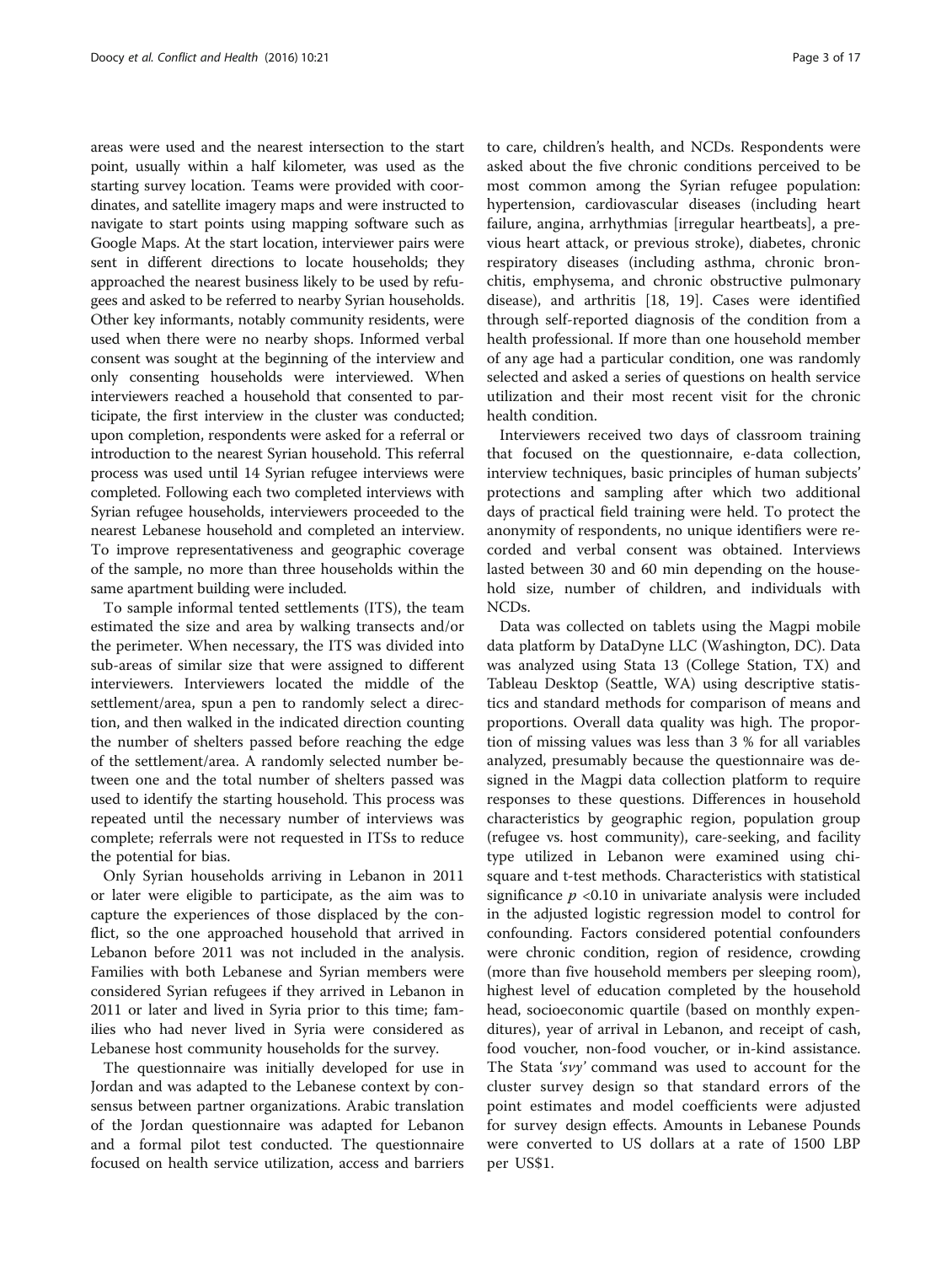<span id="page-3-0"></span>The study was approved by the Institutional Review Board at the American University of Beirut. The Johns Hopkins Bloomberg School of Public Health Institutional Review Board also reviewed the protocol and determined that members of the JHSPH team were not involved in human subjects research because they did not have direct contact with participants or access to personal identifiers.

#### Results

A total of 2,165 households were approached to participate. Of these, 1.9 % ( $n = 40$ ) were not at home, 0.2 %  $(n = 4)$  were previously interviewed, 0.05 %  $(n = 1)$  was ineligible, and 2.7 % ( $n = 58$ ) refused. The final sample included 2,062 households (1,376 Syrian refugee and 686 host Lebanese households), which equates to a response rate of 93.6 %. A total of 1,376 Syrian refugee households participated in the survey with the following age distribution: 7.5 % under 2 years, 13.5 % 2 to less than 5 years, 32.0 % 5–17 years, 33.1 % 18–39 years, 11.1 % 40–59 years and 2.9 % 60+ years. A total of 686 Lebanese host community households participated in the survey with the following age distribution: 3.4 % under 2 years, 6.1 % 2 to less than 5 years, 22.1 % 5–17 years, 35.9 % 18–39 years, 22.2 % 40–59 years and 10.3 % 60+ years.

#### Prevalence of non-communicable diseases

Just over half (50.4, 95 % CI: 47.3–53.6) of surveyed refugee households reported had member(s) previously diagnosed with one of the five included NCDs (hypertension, cardiovascular disease, diabetes, chronic respiratory diseases, and arthritis), significantly lower than host community households (60.2, 95 % CI: 56.5–63.8; population comparison  $p \leq 0.001$ .<sup>1</sup> Among adult refugees, arthritis prevalence was the highest (7.9, 95 % CI: 6.8– 9.0), followed by hypertension (7.4, 95 % CI: 6.6–8.3), chronic respiratory diseases (3.8, 95 % CI: 3.0–4.5), cardiovascular disease (3.3, 95 % CI: 2. 7–3.9), and diabetes (3.3, 95 % CI: 2.6–3. 9). As compared to refugees, host community prevalence rates were significantly different for all conditions except chronic respiratory diseases  $(p = 0.08)$ . Hypertension was the most prevalent host community condition (10.7, 95 % CI: 9.3–12.0), followed by diabetes (6.3, 95 % CI: 4.2–7.4), arthritis (5.2, 95 CI: 4.3–6.2), cardiovascular disease (5.3, 95 % CI: 4.2–6.4), and chronic respiratory disease (2.6, 95 % CI: 1.9–3.3). Age-specific prevalence of surveyed NCDs is presented in Fig. 2. In younger adults age 18–39 years, arthritis (4.7, 95 % CI: 3.9–5.5) was most prevalent among refugees whereas chronic respiratory disease was most prevalent among host community members (2.0, 95 % CI: 1.1–2.8). Prevalence of all reported NCDs increased substantially

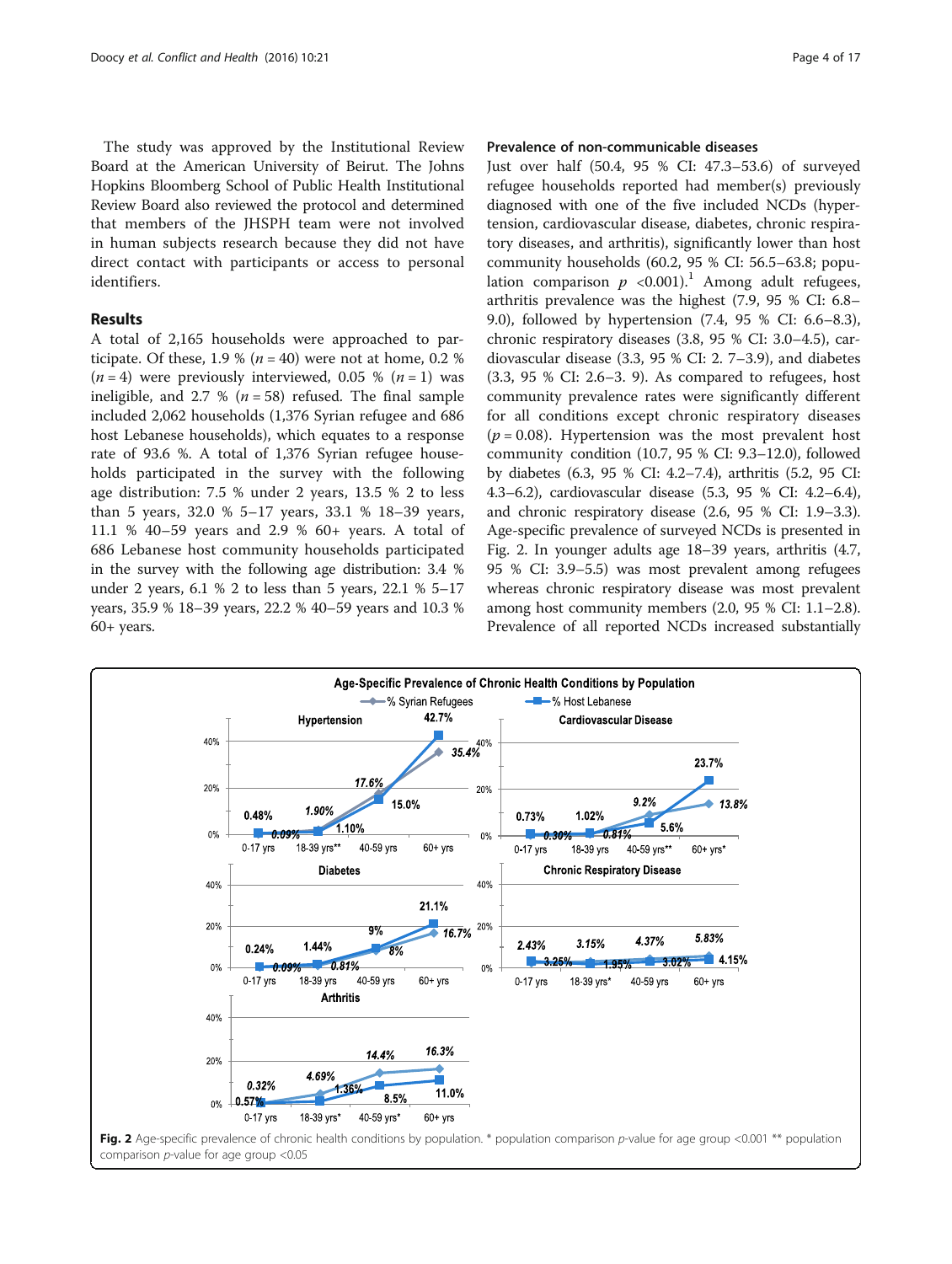after age 40 in both populations (Table 1 & Fig. [2\)](#page-3-0). Hypertension was the most prevalent condition in the 40–59 and 60+ age categories both in the refugee and host community populations. Among children, NCDs were uncommon; chronic respiratory diseases were the most prevalent among children in the refugee (2.4, 95 % CI: 1.8–3.1) and host community populations (3.3, 95 % CI: 1.9–4.6).

#### Care-seeking for non-communicable diseases

Care-seeking for NCDs among Syrian refugees and Lebanese host community households was high across all conditions. Of the 1,079 Syrian refugee cases with an NCD diagnosis, 82.9 (95 % CI: 80.2–85.2) received care in Lebanon and 16.2 (95 % CI: 13.9–18.9) reported that care in Lebanon was not needed. With respect to specific NCDs in the refugee population, Syrians with chronic respiratory disease sought care at the highest rate in Lebanon, with 89.1 % (95 % CI: 84.1–92.6) reporting seeing a doctor for the condition in Lebanon.

Frequency of refugee care-seeking was highest among diabetics (70.0, 95 % CI: 61.2–77.5 of cases sought care in the past 3 months) and the lowest for cardiovascular disease (49.6, 95 % CI: 39.4–59.8 of cases sought care in the 3 months preceding the survey).

In general, Lebanese host community members were significantly more likely to have sought care in Lebanon for NCDs than refugees; presumably this is a function of length of time in the country. There were no significant differences in the time period since care was last received in Lebanon between refugees and the host community ( $p = 0.118$ ) for NCDs overall (Table [2](#page-5-0)). Syrians with arthritis sought care had the lowest percentage of care-seeking care at 78.1 % (95 % CI: 73.0–82.4). In contrast to refugees, the lowest proportion of care-seeking in the host community was observed among those with chronic respiratory disease (92.8, 95 % CI: 84.7–96.7) and the highest proportion among those with arthritis, all of which reported care-seeking. Frequency of host

Table 1 Age-specific chronic disease prevalence

|                                                  | Hypertension |                 |               | Cardiovascular disease | <b>Diabetes</b> |                 |               | Chronic respiratory dis. | Arthritis |                 |
|--------------------------------------------------|--------------|-----------------|---------------|------------------------|-----------------|-----------------|---------------|--------------------------|-----------|-----------------|
|                                                  | %            | (95 % CI)       | $\frac{0}{0}$ | (95 % CI)              | $\%$            | (95 % CI)       | $\frac{0}{0}$ | (95 % CI)                | $\%$      | (95 % CI)       |
| Households where any<br>member(s) have condition |              |                 |               |                        |                 |                 |               |                          |           |                 |
| Syrian refugees ( $n = 1376$ )                   | 20.5 %       | $(18.2 - 23.0)$ | 10.8 %        | $(9.3 - 12.6)$         | 9.9%            | $(8.2 - 11.9)$  | 16.0 %        | $(14.1 - 18.1)$          | 21.2 %    | $(18.7 - 24.0)$ |
| Host community ( $n = 686$ )                     | 34.4 %       | $(30.8 - 38.1)$ | 19.8 %        | $(17.0 - 23.0)$        | 21.0 %          | $(18.2 - 24.1)$ | 12.1 %        | $(9.8 - 14.8)$           | 17.2 %    | $(14.6 - 20.2)$ |
| $p$ -value                                       | < 0.001      |                 | < 0.001       |                        | < 0.001         |                 | 0.062         |                          | 0.110     |                 |
| Prevalence by age group                          |              |                 |               |                        |                 |                 |               |                          |           |                 |
| $0 - 17$ years                                   |              |                 |               |                        |                 |                 |               |                          |           |                 |
| Syrian refugees ( $n = 4371$ )                   | 0.1%         | $(0.0 - 0.2)$   | 0.3 %         | $(0.1 - 0.5)$          | 0.1%            | $(0.0 - 0.2)$   | 2.4 %         | $(1.8 - 3.1)$            | 0.3 %     | $(0.1 - 0.5)$   |
| Host community ( $n = 1041$ )                    | 0.5 %        | $(-0.2 - 1.2)$  | 0.7%          | $(0.1 - 1.3)$          | 0.2 %           | $(-0.2 - 0.7)$  | 3.3 %         | $(1.9 - 4.6)$            | 0.6 %     | $(-0.1 - 1.2)$  |
| $p$ -value                                       | 0.261        |                 | 0.204         |                        | 0.755           |                 | 0.526         |                          | 0.352     |                 |
| 18-39 years                                      |              |                 |               |                        |                 |                 |               |                          |           |                 |
| Syrian refugees ( $n = 2731$ )                   | 1.9 %        | $(1.4 - 2.4)$   | 0.8 %         | $(0.5 - 1.1)$          | 0.8 %           | $(0.4 - 1.2)$   | 3.2 %         | $(2.5 - 3.85)$           | 4.7 %     | $(3.9 - 5.5)$   |
| Host community ( $n = 1180$ )                    | 1.1 %        | $(0.5 - 1.7)$   | 1.0 %         | $(0.4 - 1.6)$          | 1.4 %           | $(0.5 - 2.4)$   | 2.0 %         | $(1.1 - 2.8)$            | 1.4 %     | $(0.7 - 2.1)$   |
| $p$ -value                                       | 0.227        |                 | 0.674         |                        | 0.123           |                 | 0.258         |                          | < 0.001   |                 |
| 40-59 years                                      |              |                 |               |                        |                 |                 |               |                          |           |                 |
| Syrian refugees ( $n = 915$ )                    | 17.6 %       | $(15.1 - 20.1)$ | 9.2 %         | $(7.3 - 11.1)$         | 8.1 %           | $(6.1 - 10.1)$  | 4.4 %         | $(3.0 - 5.7)$            | 14.4 %    | $(11.8 - 17.0)$ |
| Host community ( $n = 729$ )                     | 15.0 %       | $(12.5 - 17.5)$ | 5.6 %         | $(3.9 - 7.4)$          | 9.2 %           | $(7.1 - 11.3)$  | 3.0 %         | $(1.7 - 4.3)$            | 8.5 %     | $(6.5 - 10.5)$  |
| $p$ -value                                       | 0.137        |                 | 0.075         |                        | 0.253           |                 | 0.134         |                          | 0.006     |                 |
| $60+$ years                                      |              |                 |               |                        |                 |                 |               |                          |           |                 |
| Syrian refugees ( $n = 240$ )                    | 35.4 %       | $(29.4 - 41.4)$ | 13.8 %        | $(9.9 - 17.6)$         | 16.7 %          | $(10.9 - 22.4)$ | 5.8 %         | $(2.1 - 9.6)$            | 16.3 %    | $(10.4 - 22.1)$ |
| Host community ( $n = 337$ )                     | 42.7 %       | $(37.4 - 48.1)$ | 23.7 %        | $(19.4 - 28.1)$        | 21.1 %          | $(18.1 - 24.1)$ | 4.2 %         | $(2.0 - 6.3)$            | 11.0 %    | $(7.3 - 14.6)$  |
| $p$ -value                                       | 0.054        |                 | 0.001         |                        | 0.152           |                 | 0.386         |                          | 0.140     |                 |
| Adult prevalence <sup>a</sup>                    |              |                 |               |                        |                 |                 |               |                          |           |                 |
| Syrian refugees ( $n = 3886$ )                   | 7.4 %        | $(6.6 - 8.3)$   | 3.3 %         | $(2.7 - 3.9)$          | 3.3 %           | $(2.6 - 3.9)$   | 3.8 %         | $(3.0 - 4.5)$            | 7.9 %     | $(6.8 - 9.0)$   |
| Host community ( $n = 2246$ )                    | 10.7 %       | $(9.3 - 12.0)$  | 5.3 %         | $(4.2 - 6.4)$          | 6.3 %           | $(4.2 - 7.4)$   | 2.6 %         | $(1.9 - 3.3)$            | 5.2 %     | $(4.3 - 6.2)$   |
| $p$ -value                                       | < 0.001      |                 | < 0.001       |                        | < 0.001         |                 | 0.080         |                          | 0.028     |                 |

a "Adult" defined as individual over 17 years old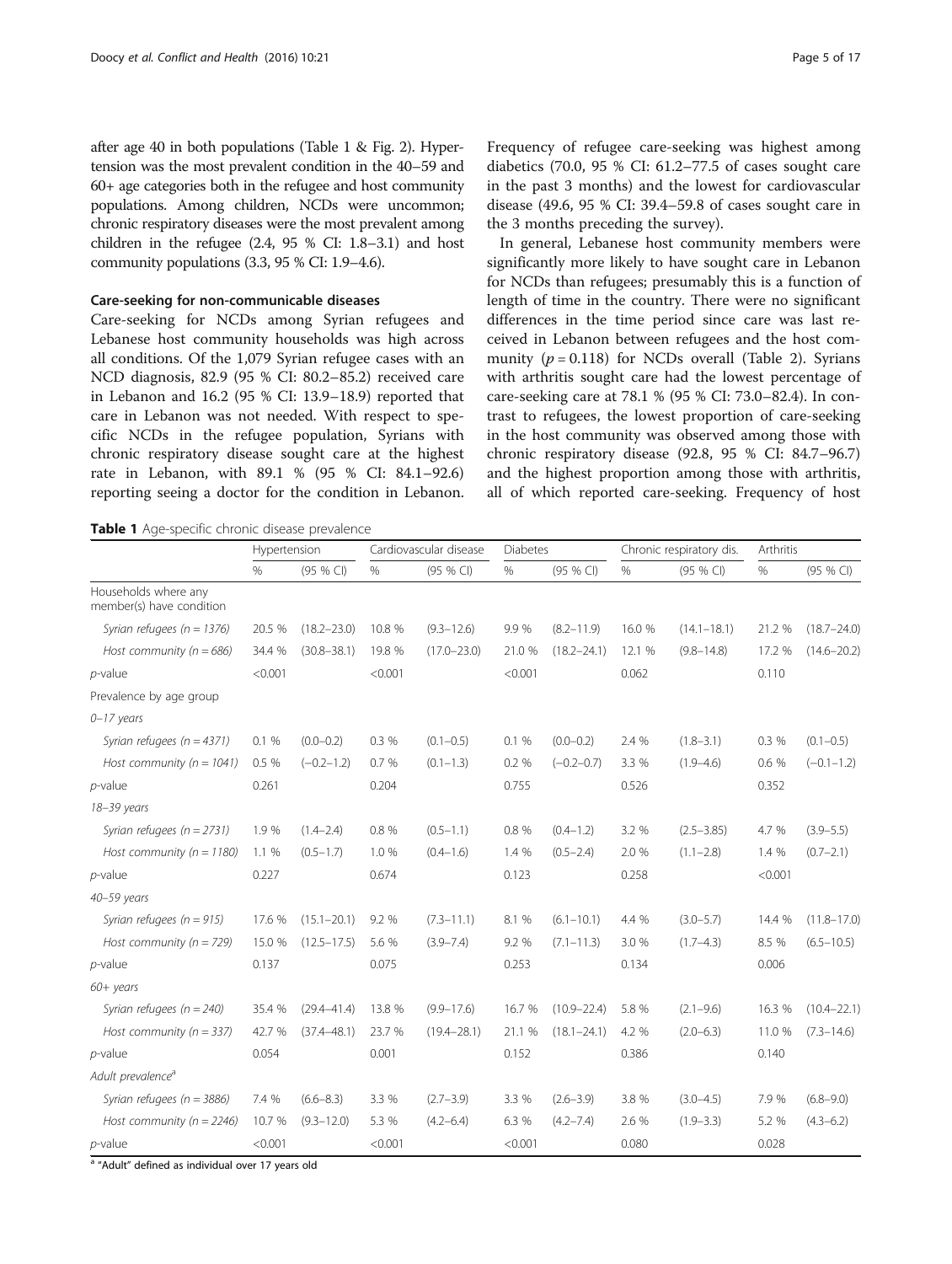<span id="page-5-0"></span>

| Table 2 Care seeking for chronic medical conditions among adult refugees and the host community |                |                           |                       |                 |                |                        |           |                 |                  |                             |           |                 |
|-------------------------------------------------------------------------------------------------|----------------|---------------------------|-----------------------|-----------------|----------------|------------------------|-----------|-----------------|------------------|-----------------------------|-----------|-----------------|
|                                                                                                 | All conditions |                           | Hypertension          |                 |                | Cardiovascular disease | Diabetes  |                 |                  | Chronic respiratory disease | Arthritis |                 |
|                                                                                                 | $\%$           | $\widehat{\cup}$<br>(95 % | $\%$                  | $(95%$ Cl)      | $\%$           | $(95%$ Cl)             | $\%$      | $(95%$ Cl)      | $\gg$            | (95 % 0)                    | $\%$      | (95 % C)        |
| Ever sought care in Lebanon                                                                     |                |                           |                       |                 |                |                        |           |                 |                  |                             |           |                 |
| Syrian refugees                                                                                 | $n = 1079$     |                           | $n = 282$             |                 | $n = 149$      |                        | $n = 136$ |                 | $n = 220$        |                             | $n = 292$ |                 |
|                                                                                                 | 82.9           | $(80.3 - 85.3)$           | 80.9                  | $(75.2 - 85.5)$ | 82.6           | $(74.8 - 88.3)$        | 88.2      | $(81.8 - 92.6)$ | 89.1             | $(84.1 - 92.6)$             | 78.1      | $(73.0 - 82.4)$ |
| Host community                                                                                  | $n = 717$      |                           | $n = 236$             |                 | $n = 136$      |                        | $n = 144$ |                 | $n = 83$         |                             | $n = 118$ |                 |
|                                                                                                 | 97.8           | $(96.3 - 98.7)$           | 98.3                  | $(95.6 - 99.4)$ | 98.5           | $(94.3 - 99.6)$        | 97.2      | $(92.9 - 98.9)$ | 92.8             | $(84.7 - 96.7)$             | 100.0     |                 |
| p-value                                                                                         | < 0.001        |                           | 0.001                 |                 | 0.001          |                        | 0.004     |                 | 0.256            |                             | 0.001     |                 |
| Most recent careseeking for condition                                                           |                |                           |                       |                 |                |                        |           |                 |                  |                             |           |                 |
| Syrian refugees                                                                                 | $n = 895$      |                           | $n = 228$             |                 | $n = 123$      |                        | $n = 120$ |                 | $n = 196$        |                             | $n = 228$ |                 |
| <1 month ago                                                                                    | 29.7           | $(26.0 - 33.8)$           | 32.5                  | $(26.6 - 38.9)$ | 18.7           | $(11.7 - 28.6)$        | 37.5      | $(28.7 - 47.3)$ | 36.2             | $(30.0 - 43.0)$             | 23.2      | $(18.3 - 29.1)$ |
| 1 month to <3 months ago                                                                        | 31.3           | $(27.9 - 34.9)$           | 31.1                  | $(25.2 - 37.8)$ | 30.9           | $(22.4 - 40.9)$        | 32.5      | $(24.5 - 41.7)$ | 31.1             | $(24.7 - 38.4)$             | 31.1      | $(25.4 - 37.6)$ |
| 3 months to <6 months ago                                                                       | 15.8           | $(13.1 - 18.8)$           | 16.2                  | $(11.7 - 22.1)$ | 22.8           | $(15.7 - 31.8)$        | 10.8      | $(6.6 - 17.2)$  | 14.8             | $(10.3 - 20.8)$             | 14.9      | $(10.6 - 20.6)$ |
| 6 months to <1 year ago                                                                         | 63             | $(4.9 - 8.0)$             | 57                    | $(3.2 - 9.8)$   | 7.3            | $(4.0 - 13.2)$         | 42        | $(1.8 - 9.6)$   | $\overline{4}$ . | $(2.1 - 7.8)$               | 9.2       | $(6.1 - 13.7)$  |
| >1 year ago                                                                                     | 17.0           | $(14.1 - 20.3)$           | Lŋ.<br>$\overline{4}$ | $(10.1 - 20.3)$ | 20.3           | $(14.0 - 28.6)$        | 15.0      | $(9.9 - 22.1)$  | 13.8             | $(9.5 - 19.5)$              | 21.5      | $(16.5 - 27.5)$ |
| Host community                                                                                  | $n = 701$      |                           | $n = 232$             |                 | $n = 134$      |                        | $n = 140$ |                 | $n = 77$         |                             | $n = 118$ |                 |
| <1 month ago                                                                                    | 23.7           | $(20.2 - 27.5)$           | 25.4                  | $(20.5 - 31.1)$ | 23.9           | $(17.9 - 31.1)$        | 26.4      | $(19.7 - 34.5)$ | 27.3             | $(17.6 - 39.8)$             | 14.4      | $(8.8 - 22.8)$  |
| 1 month to <3 months ago                                                                        | 33.0           | $(29.2 - 36.9)$           | 30.6                  | $(25.3 - 36.5)$ | 31.3           | $(23.6 - 40.4)$        | 41.4      | $(33.3 - 50.0)$ | 33.8             | $(24.4 - 44.6)$             | 28.8      | $(22.0 - 36.8)$ |
| 3 months to <6 months ago                                                                       | 18.0           | $(15.2 - 21.1)$           | $\overline{181}$      | $(13.7 - 23.6)$ | 19.4           | $(14.0 - 26.3)$        | $17.1\,$  | $(11.6 - 24.6)$ | 18.2             | $(11.0 - 28.5)$             | 16.9      | $(10.4 - 26.4)$ |
| 6 months to $<$ 1 year ago                                                                      | 8.6            | $(6.6 - 11.0)$            | 10.3                  | $(7.1 - 14.9)$  | 97             | $(5.5 - 16.6)$         | 5.0       | $(2.5 - 9.9)$   | 10.4             | $(5.1 - 20.1)$              | $68$      | $(3.4 - 13.0)$  |
| >1 year ago                                                                                     | 168            | $(13.8 - 20.4)$           | 15.5                  | $(11.1 - 21.2)$ | 15.7           | $(11.1 - 21.6)$        | 10.0      | $(5.9 - 16.4)$  | 10.4             | $(5.3 - 19.4)$              | 33.1      | $(24.8 - 42.5)$ |
| p-value                                                                                         | 0.118          |                           | 0.099                 |                 | 0.286          |                        | 0.800     |                 | 0.444            |                             | 0.018     |                 |
| Most recent careseeking for condition was within the 3 months preceding survey                  |                |                           |                       |                 |                |                        |           |                 |                  |                             |           |                 |
| Syrian refugees                                                                                 | 61.0           | $(56.9 - 64.9)$           | 63.6                  | $(56.4 - 70.2)$ | 49.6           | $(39.4 - 59.8)$        | 70.0      | $(61.2 - 77.5)$ | 67.3             | $(60.2 - 73.8)$             | 54.4      | $(47.9 - 60.7)$ |
| Host community                                                                                  | 43.4           | $(39.2 - 47.6)$           | 44.0                  | $(37.5 - 50.7)$ | 44.8           | $(36.4 - 53.5)$        | 32.1      | $(25.0 - 40.2)$ | 39.0             | $(28.3 - 50.8)$             | 56.8      | $(47.6 - 65.6)$ |
| p-value                                                                                         | 0.095          |                           | 0.074                 |                 | 0.396          |                        | 0.687     |                 | 0.387            |                             | 0.056     |                 |
| Facility type utilized for most recent careseeking for condition                                |                |                           |                       |                 |                |                        |           |                 |                  |                             |           |                 |
| Syrian refugees                                                                                 | $n = 743$      |                           | $n = 195$             |                 | $n = 98$       |                        | $n=102$   |                 | $n = 169$        |                             | $n = 179$ |                 |
| PHCC                                                                                            | 57.7           | (53.2, 62.1)              | 54.9                  | (47.6, 61.9)    | 44.9           | (36.0,54.1)            | 60.8      | (50.7, 70.1)    | 63.3             | (55.3, 70.6)                | 60.9      | (53.967.5)      |
| Private clinic                                                                                  | 19.8           | (16.9, 23.0)              | 21.5                  | (16.6, 27.5)    | 17.3           | (11.5, 25.2)           | 20.6      | (13.7,29.7)     | 17.2             | (12.1, 23.8)                | 21.2      | (15.9,27.8)     |
| Pharmacy                                                                                        | $\circ$        | (6.6, 12.2)               | 92                    | (5.6, 14.8)     | $\overline{z}$ | (3.6, 13.8)            | 9.8       | (5.5, 16.8)     | $83$             | (4.9, 13.7)                 | 10.1      | (5.9, 16.7)     |
| Hospital                                                                                        | $87\,$         | (6.6, 11.4)               | 82                    | (5.1, 12.9)     | 24.5           | (17.4, 33.3)           | 3.9       | (1.5, 9.9)      | 83               | (4.9, 13.7)                 | 3.9       | (1.9, 7.9)      |
| Other                                                                                           | 47             | (3.0, 7.2)                | 62                    | (3.0, 12.3)     | $\overline{6}$ | (2.8, 12.7)            | 4.9       | (2.1, 11.1)     | $\infty$         | (1.0,8.1)                   | 3.9       | (1.9, 7.9)      |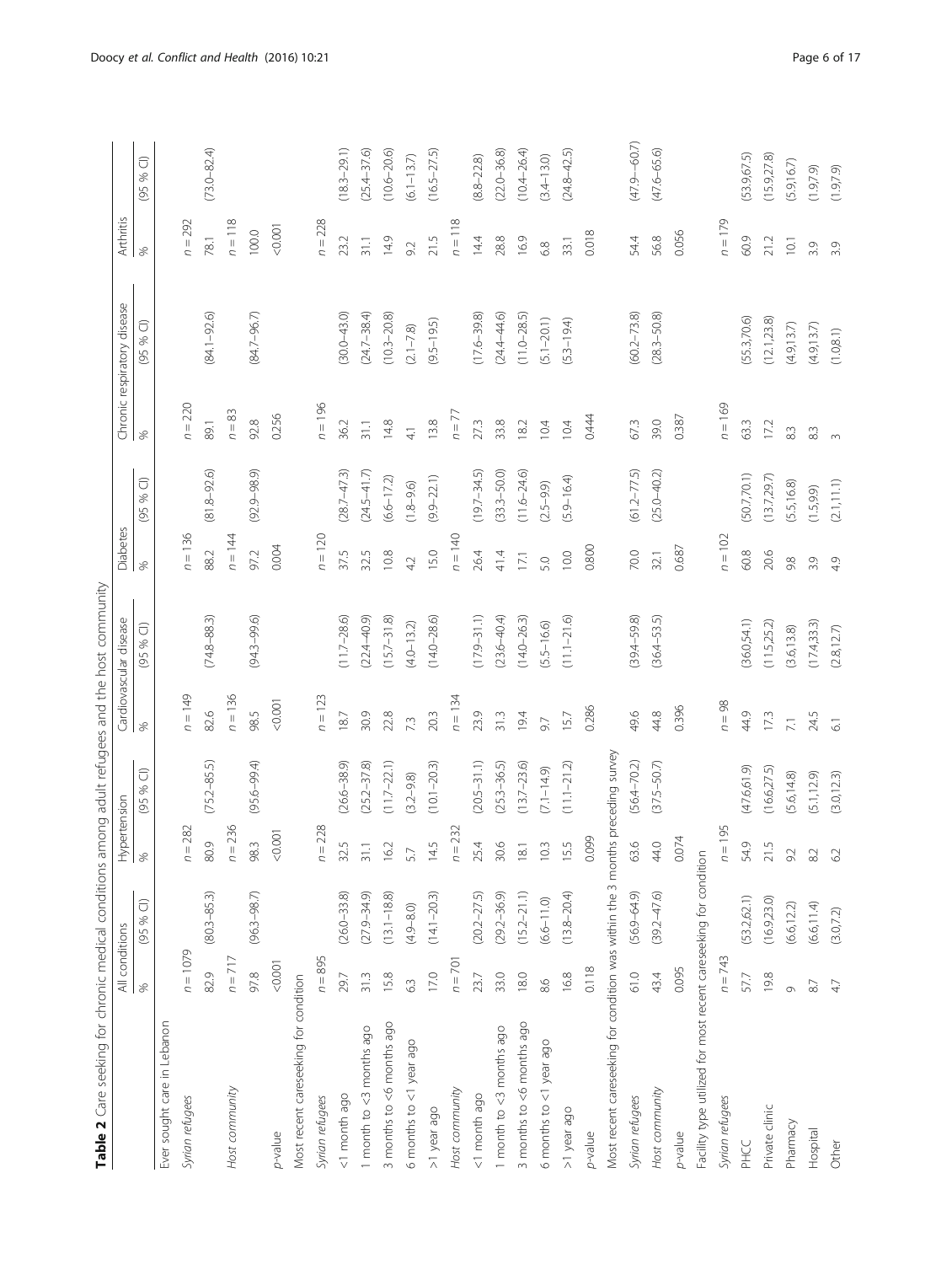|                                                                                                                                                                                            | í<br>S<br>l<br>֖֖֚֚֚֚֚֚֚֚֚֚֚֚֬                                              |
|--------------------------------------------------------------------------------------------------------------------------------------------------------------------------------------------|-----------------------------------------------------------------------------|
| ١<br>Í<br>j<br>١                                                                                                                                                                           | l                                                                           |
| こくり せんとう りょう ちょう<br>$\frac{1}{2}$<br>ì<br>Ĵ<br>5<br>)<br>)<br>)                                                                                                                            | C<br>$\overline{\phantom{a}}$                                               |
| くろこ サンド・サーブ りょうりょう しょうし せんこうりょうりこうりょう<br>١<br>١<br>ׇ֚֘֝֬<br>֚֬֓֡֡֡֡֡<br>j<br>j                                                                                                             | Ï<br>$\overline{\phantom{a}}$<br>١                                          |
| j<br>j<br>j<br>Ĵ<br>j<br>s<br>S<br>١<br>I<br>i<br>ׇ֚֓֡<br>١                                                                                                                                | í<br>$\frac{1}{s}$                                                          |
| J<br>1<br>;<br>)<br>ï<br>j<br>٠<br>.<br>!<br>j<br>J<br>1<br>֧ׅ֘֜֓<br>j<br>ı<br>م الماه<br>֖֖֖֖֖֖֧֖֧֪֪֪ׅ֛֖֧֖֧֖֧֖֖֧֪֪֪֪֪֪֪֪֪֪֪֪֪֪֪֪֪֪֪֪֪֪֪֚֚֚֚֚֚֚֚֚֚֚֚֚֚֚֚֚֚֚֚֚֚֡֝֓֝֟֓֓֓֓֓֝֬֓֓֝֓֝֓֞֝֬֝֬<br>l | ¢<br>$\sim$ $\sim$ $\sim$ $\sim$ $\sim$ $\sim$ $\sim$<br>$\frac{1}{2}$<br>ì |

| fost community  | $n = 583$ |              | $= 196$ |              | $n = 113$         |                                 | $n = 126$ |                                                | $n = 69$      |             | $n = 79$      |             |
|-----------------|-----------|--------------|---------|--------------|-------------------|---------------------------------|-----------|------------------------------------------------|---------------|-------------|---------------|-------------|
| DHCC            | 16.6      | (13.2, 20.8) | 19.4    | (14.3, 25.7) | $\overline{z}$    |                                 | 17.5      |                                                | 14.5          | (7.5,26.0)  | 24.1          | (16.2,34.2) |
| Private clinic  | 61.6      | (55.6, 67.3) | 59.2    | (51.0, 66.9) | 65.5              | $(3.6, 13.5)$<br>$(54.8, 74.8)$ | 59.5      |                                                | 69.6          | 57.9,79.1   | 58.2          | (47.6,68.2) |
| harmacy         | 2.7       | (1.5, 5.1)   | 2.6     | (1.0, 6.1)   | $\frac{1.8}{\pi}$ |                                 | 63        | $(12.1,24.5)$<br>$(51.2,67.3)$<br>$(3.3,12.0)$ |               |             | $\frac{1}{2}$ | (0.2, 8.8)  |
| <b>letidsol</b> | 16.6      | (12.9, 21.2) | 15.8    | (11.4, 21.6) | 22.1              | $(0.4, 6.9)$<br>$(14.7, 31.9)$  | 15.9      | (10.7, 22.8)                                   | $\frac{1}{2}$ | (7.1, 22.8) | 15.2          | (8.9,24.7)  |
| <b>Other</b>    | 24        | (1.2, 4.9)   |         | (1.2, 7.5)   | 3.5               | (1.3, 9.1)                      | 0.8       | (0.1, 5.6)                                     | 2.9           | (0.7, 11.3) | $\frac{1}{2}$ | (0.2, 8.8)  |
| p-value         | 50,001    |              | 0.006   |              | 0.222             |                                 | 0.001     |                                                | 0.001         |             | 0.002         |             |
|                 |           |              |         |              |                   |                                 |           |                                                |               |             |               |             |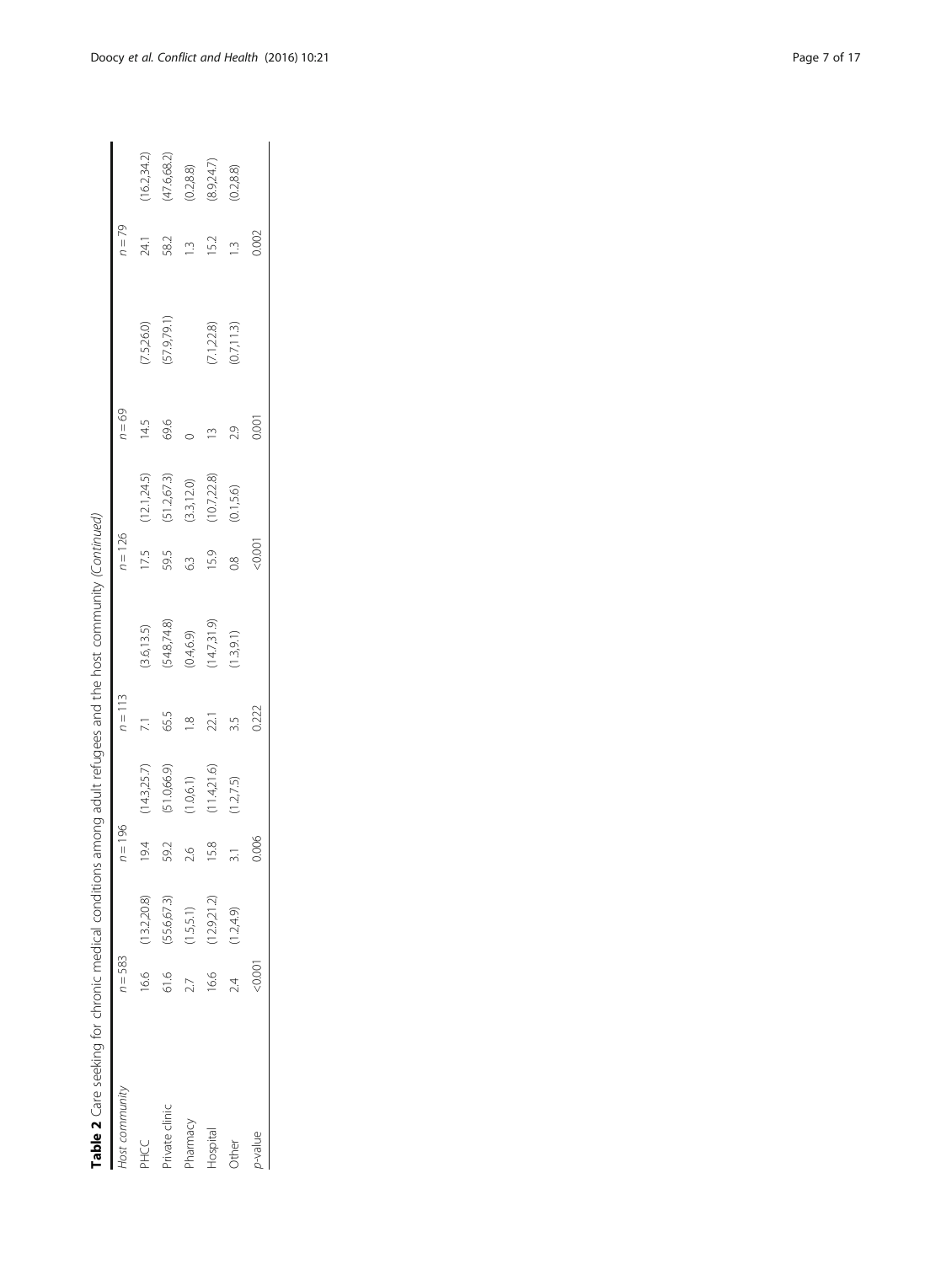community care-seeking was highest among individuals with arthritis (56.8, 95 % CI: 47.6–65.6 of cases sought care in the past 3 months), while the lowest care-seeking rate among host community was for diabetes (32.1, 95 % CI: 25.0–40.2 of cases sought care in the 3 months preceding the survey). Similar proportions of refugees and host community members sought care for their condition within the past 3 months.

#### Predictors of care-seeking

Results of univariate and multivariate logistic regression analyses for predictors of care-seeking for NCDs among Syrian refugees in Lebanon are presented in Table [3](#page-8-0). Refugee odds of seeking care were significantly associated with type of NCD and year of arrival in Lebanon in both univariate and multivariate regression analyses. Refugees with chronic respiratory disease had 1.9 (95 % CI: 1.09–3.31) times higher odds of care-seeking than those with hypertension; no significant differences in careseeking rates were observed for other conditions. There was an inverse relationship between care-seeking and year of arrival in Lebanon, as would be expected, where newer arrivals (2013 and 2014) had 33 % (95 % CI: 2–55) lower odds of care-seeking than those arriving in 2011 and 2012. Among host community households, only NCD type was significantly associated with care-seeking in both univariate and multivariate regression. Host community members with chronic respiratory disease had 79 % (95 % CI: 30–94) lower odds of care-seeking than those with hypertension; no significant differences in care-seeking rates were observed for other conditions.

#### Health facility utilization

Significant differences in care-seeking location were observed between refugees and the host community  $(p \le 0.001)$  (Fig. [3\)](#page-10-0). Over half of the Syrian refugee care seekers received care in primary health care centers (57.7, 95 % CI: 53.2–62.1) compared to only 16.6 % (95 % CI: 13.3–20.8) of host community care seekers. In contrast, host community cases were most likely to seek care at private clinics (61.6, 95 % CI: 55.6–67.3), which were utilized by a smaller proportion of refugees (19.8, 95 % CI: 16.9–23.0). A smaller proportions of patients also sought care at hospitals (8.7, 95 % CI: 6.6–11.4 of refugee and 16.6, 95 % CI: 12.9–21.2 of host community cases) and pharmacies (9.0, 95 % CI: 6.6–12.2 of refugees and 2.7, 95 % CI: 1.5–5.1 of host community cases); the remaining patients sought care from a number of other sources including mobile medical units (MMUs) and home-based providers (4.7, 95 % CI: 3.0–7.2 of refugee and 2.4, 95 % CI: 1.2–4.9 of host community cases) (Table [2](#page-5-0)).

Primary health care centers were utilized by the highest proportion of Syrian refugees with chronic respiratory

disease (63.3, 95 % CI: 55.3–70.6) as compared to the other four NCDs included in the survey. Cardiovascular cases reported the lowest proportion of refugees utilizing primary health care centers for care (44.9, 95 % CI: 36.0–54.1). Private clinics were utilized by the highest proportion of refugee NCD cases for hypertension care (21.5, 95 % CI: 16.6–27.5) while the lowest proportion of Syria refugees utilizing private clinics did so for chronic respiratory disease care (17.2, 95 % CI: 12.1–23.8). Hospitals were most often utilized by refugees seeking cardiovascular care (24.5, 95 % CI: 17.4–33.3) while the lowest proportion of hospital careseekers did so for diabetes (3.9, 95 % CI: 1.5–9.9) and arthritis care (3.9, 95 % CI: 1.9–7.9). Conversely, pharmacies were utilized the most among Syrian refugee patients with arthritis (10.1, 95 % CI: 5.9–16.7) and least among cases of cardiovascular disease (7.1, 95 % CI: 3.6–13.8).

Among host community households, cardiovascular patients reported the lowest proportion utilizing primary health care centers for care (7.1, 95 % CI: 3.6–13.5) and arthritis patients represented the highest proportion seeking care in PHCCs (24.1, 95 % CI: 16.2–34.2). Private clinics were utilized by the highest proportion of host community individuals with chronic respiratory disease (69.6, 95 % CI: 57.9–79.1) and the lowest proportion of patients with arthritis (58.2, 95 % CI: 47.6–68.2). Hospitals were utilized the most among Lebanese host community patients with cardiovascular disease (22.1, 95 % CI: 14.7–31.9) and least among cases of chronic respiratory disease (13.0, 95 % CI: 7.1–22.8). Among all NCDs included in the survey, the lowest proportion of host community cases utilizing pharmacies was observed for chronic respiratory disease, for which no care was sought in pharmacies, whereas host community pharmacy care seeking was highest for diabetes care (6.3, 95 % CI: 3.3–12.0). No significant differences were observed in care seeker characteristics (UNHCR registration status, household head education attainment, socioeconomic quartile, crowding, year of arrival in Lebanon, region of residence, and specific NCD) by sector where care was sought for either refugees or host community members.

#### Spending on health services for non-communicable diseases

Cost of care-seeking for NCDs was measured for the most recent care visit. Out-of-pocket payments for the consultation, including diagnostic and laboratory tests, were measured; payments made on the patient's behalf by the United Nations, insurance, or another organization were excluded as were payments for medication. Out-ofpocket expenditures are presented in Tables [4](#page-11-0) and [5](#page-12-0) and Fig. [4](#page-13-0). Overall, 69.7 % (95 % CI: 65.0–74.0) of refugees and 82.7 % (95 % CI: 77.9–86.6) of host community members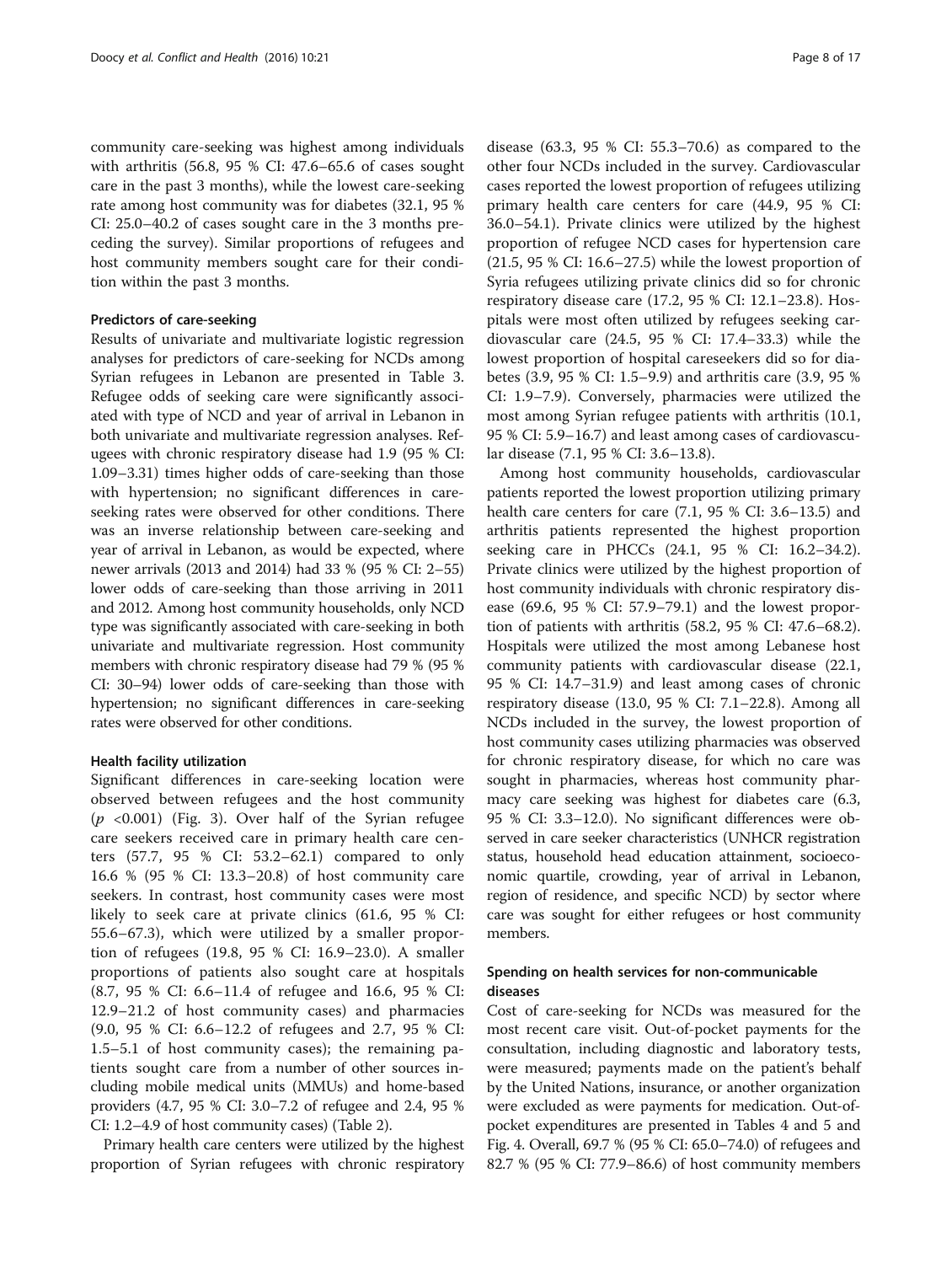<span id="page-8-0"></span>

|                                                              | Syrian refugees |                |                      |         |                           |                       |             | Lebanese host community |                      |         |                      |                          |
|--------------------------------------------------------------|-----------------|----------------|----------------------|---------|---------------------------|-----------------------|-------------|-------------------------|----------------------|---------|----------------------|--------------------------|
|                                                              | Overall         | Sought<br>eare | seek care<br>Did not | p-value | Odds of care seeking      |                       | Overall     | Sought care             | seek care<br>Did not | p-value | Odds of care seeking |                          |
|                                                              |                 |                |                      |         | Crude OR                  | Adjusted OR           |             |                         |                      |         | Crude OR             | Adjusted OR              |
|                                                              | $(n = 1079)$    | $(n = 895)$    | $(n = 184)$          |         | (95 % $Cl$ ) <sup>b</sup> | (95 % C) <sup>c</sup> | $(n = 717)$ | $(n = 701)$             | $(n = 16)$           |         | $(95\%C)^b$          | $(95%$ Cl) <sup>c</sup>  |
| Chronic condition                                            |                 |                |                      |         |                           |                       |             |                         |                      |         |                      |                          |
| Hypertension                                                 | 26.1 %          | $\%$<br>25.5   | 29.3 %               | 0.009   | Reference                 | Reference             | 32.9 %      | 33.1 %                  | 25.0 %               | 0.001   | Reference            | Reference                |
| Cardiovascular disease                                       | 13.8 %          | 13.7 %         | 14.1 %               |         | $1.12(0.67 - 1.88)$       | $1.13(0.67 - 1.92)$   | 19.0 %      | 19.1 %                  | 12.5 %               |         | 1.16 (0.20-6.55)     | $1.17(0.21 - 6.56)$      |
| Diabetes                                                     | 12.6 %          | S,<br>13.4     | 8.7 %                |         | $1.78(1.00 - 3.16)$       | 1.65 (0.93-2.93)      | 20.1 %      | 20.0%                   | 25.0 %               |         | $0.60(0.14 - 2.55)$  | $0.59(0.14 - 2.55)$      |
| Chronic Pulmonary disease                                    | 20.4 %          | 21.9 %         | 13.0%                |         | 1.93 (1.11-3.63)          | $1.90(1.09 - 3.31)$   | 11.6 %      | 11.0%                   | 37.5 %               |         | 0.22 (0.07-0.73)     | 0.21 (0.06-0.70)         |
| Arthritis                                                    | $\%$<br>27.1    | S,<br>25.5     | 34.8 %               |         | $0.84(0.56 - 1.26)$       | $0.84(0.55 - 1.26)$   | %<br>16.5   | $\%$<br>16.8            | $0\%$                |         |                      |                          |
| Region of residence                                          |                 |                |                      |         |                           |                       |             |                         |                      |         |                      |                          |
| Beirut/Mt. Lebanon                                           | 25.7 %          | 25.4 %         | 27.2 %               | 0.617   | Reference                 |                       | 31.7 %      | 31.1 %                  | 56.2 %               | 0.095   | Reference            | Reference                |
| Bekaa                                                        | 34.4 %          | 34.0 %         | 36.4 %               |         | $1.00(0.62 - 1.61)$       |                       | 33.1 %      | $\%$<br>33.2            | 25.0 %               |         | 2.40 (0.73-7.88)     | 2.54 (0.79-8.19)         |
| North                                                        | 39.9 %          | $\%$<br>40.7   | 36.4 %               |         | 1.20 (0.76-1.89)          |                       | 35.3 %      | 35.7 %                  | 18.8%                |         | 3.44 (0.89-13.32)    | 3.5 (0.89-13.92)         |
| Household characteristics                                    |                 |                |                      |         |                           |                       |             |                         |                      |         |                      |                          |
| Crowding (5+/sleeping<br>room)                               | 44.9 %          | 45.0 %         | 44.5 %               | 0.920   | $1.02(0.71 - 1.47)$       |                       | 8.7 %       | 8.9%                    | 0%                   | 0.277   |                      |                          |
| Household head education<br>(Highest level completed)        |                 |                |                      |         |                           |                       |             |                         |                      |         |                      |                          |
| None                                                         | 18.4 %          | 18.7 %         | 16.8%                | 0.018   | Reference                 | Reference             | 19.2 %      | 194 %                   | 12.5 %               | 0.486   | Reference            |                          |
| Primary                                                      | 38.1 %          | S,<br>39.9     | 29.3 %               |         | $1.23$ $(0.72 - 2.10)$    | 1.19 (0.69-2.03)      | 30.0 %      | 30.2 %                  | 18.8%                |         | $1.04(0.16 - 6.76)$  |                          |
| Preparatory                                                  | S,<br>29.4      | S,<br>29.1     | 31.0%                |         | $0.85(0.47 - 1.53)$       | $0.82(0.45 - 1.49)$   | 23.3 %      | 23.0 %                  | 37.5 %               |         | 0.39 (0.08-1.98)     |                          |
| Secondary or higher                                          | S,<br>14.2      | %<br>12.4      | 22.8 %               |         | 0.49 (0.24-1.00)          | $0.51 (0.25 - 1.04)$  | 27.5 %      | 27.4 %                  | 31.2 %               |         | 0.56 (0.09-3.54)     | $\overline{\phantom{a}}$ |
| Socioeconomic quartile<br>(based on monthly<br>expenditures) |                 |                |                      |         |                           |                       |             |                         |                      |         |                      |                          |
| Bottom                                                       | 19.9%           | $\%$<br>19.1   | 23.9%                | 0.545   | Reference                 |                       | 21.5 %      | 21.4 %                  | 25.0 %               | 0.743   | Reference            |                          |
| 2nd                                                          | 23.5 %          | ℅<br>23.2      | 25.0 %               |         | $1.16(0.70 - 1.93)$       |                       | 22.5 %      | $\%$<br>22.7            | 12.5 %               |         | 2.12 (0.39-11.61)    |                          |
| 3rd                                                          | 23.0%           | S,<br>23.5     | 20.7 %               |         | 1.42 (0.76-2.67)          |                       | 26.4 %      | 26.4 %                  | 25.0 %               |         | 1.23 (0.26-5.76)     |                          |
| Top                                                          | ℅<br>33.5       | ℅<br>34.2      | 30.4 %               |         | $1.41(0.81 - 2.45)$       |                       | 29.7 %      | 29.5 %                  | 37.5 %               |         | 0.92 (0.32-2.63)     | $\overline{\phantom{a}}$ |
| Year of arrival in Lebanon                                   |                 |                |                      |         |                           |                       |             |                         |                      |         |                      |                          |
| 2011-2012                                                    | 45.5 %          | 47.3 %         | 36.4 %               | 0.023   | Reference                 | Reference             |             |                         |                      |         |                      |                          |
| 2013-2014                                                    | 54.5 %          | 52.7 %         | 63.6%                |         | $0.64(0.43 - 0.94)$       | 0.67 (0.45-0.98)      |             |                         |                      |         |                      |                          |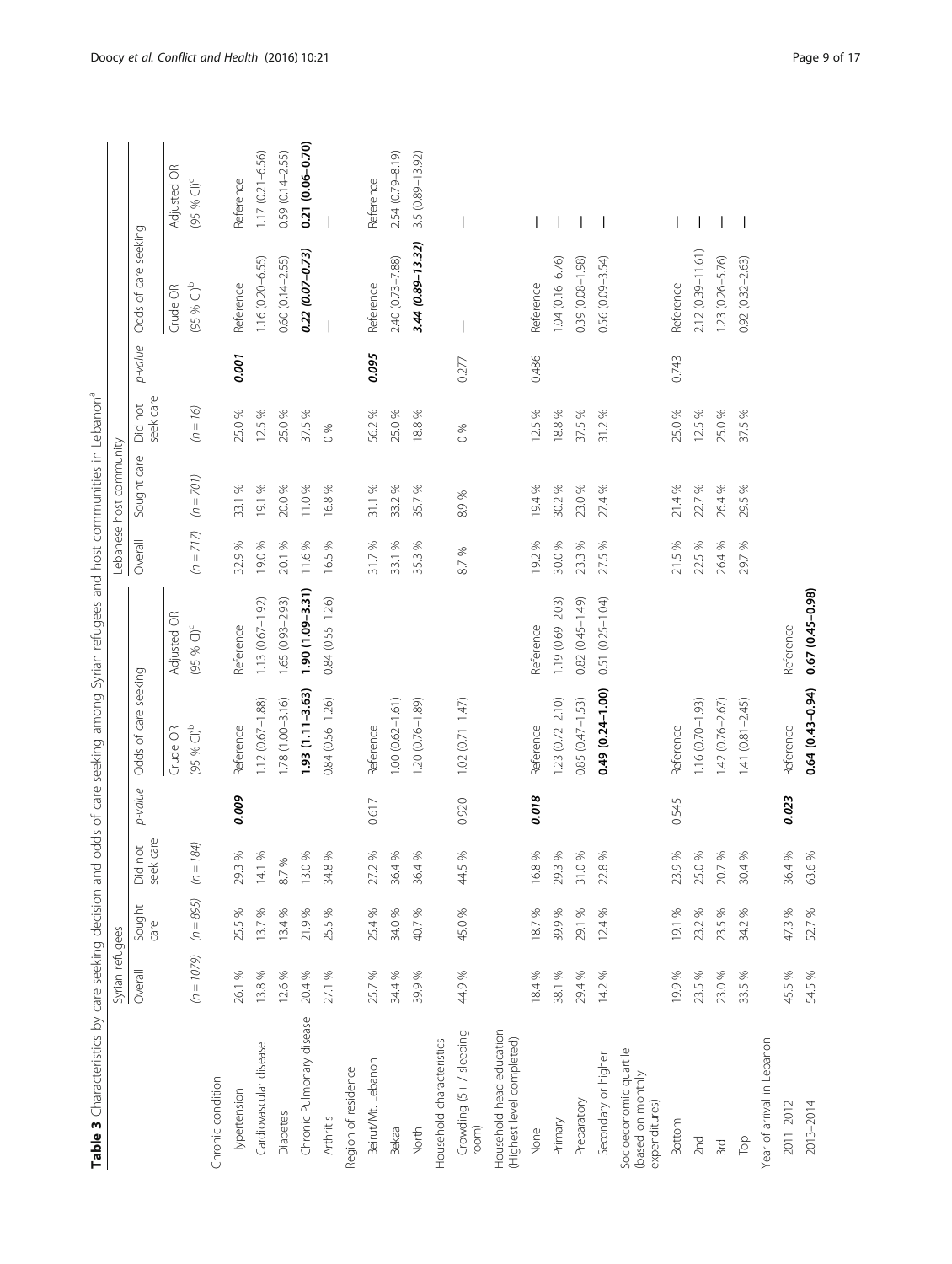Assistance received<sup>d</sup> Assistance received<sup>d</sup>

|                        |       |        |        |        | a "care-seaking" defined as having sought care last time it was needed |
|------------------------|-------|--------|--------|--------|------------------------------------------------------------------------|
| $1.17(0.70 - 1.93)$    | 0.546 | 13.0%  | 11.4 % | 11.7 % | Non-food items                                                         |
| $1.09(0.70 - 1.71)$    | 0.700 | 21.2 % | 19.8%  | 20.0%  | Non-food voucher                                                       |
| $0.86$ $(0.60 - 1.25)$ | 0.136 | 72.8%  | 73.3%  | 73.2 % | Food voucher                                                           |
| $1.08(0.31 - 3.79)$    | 0.898 | 4.3 %  | 4.0 %  | 4.1 %  | Cash                                                                   |
|                        |       |        |        |        |                                                                        |

"care-seeking" defined as having sought care last time it was needed

bcdbold indicates statistically significant (p <0.10) findings

 $^{\circ}$  model only includes variables with statistical significance in the univariate analysis; bold indicates statistically significant (p <0.05) findings

analyzed as dichotomous variables (assistance type received/not received)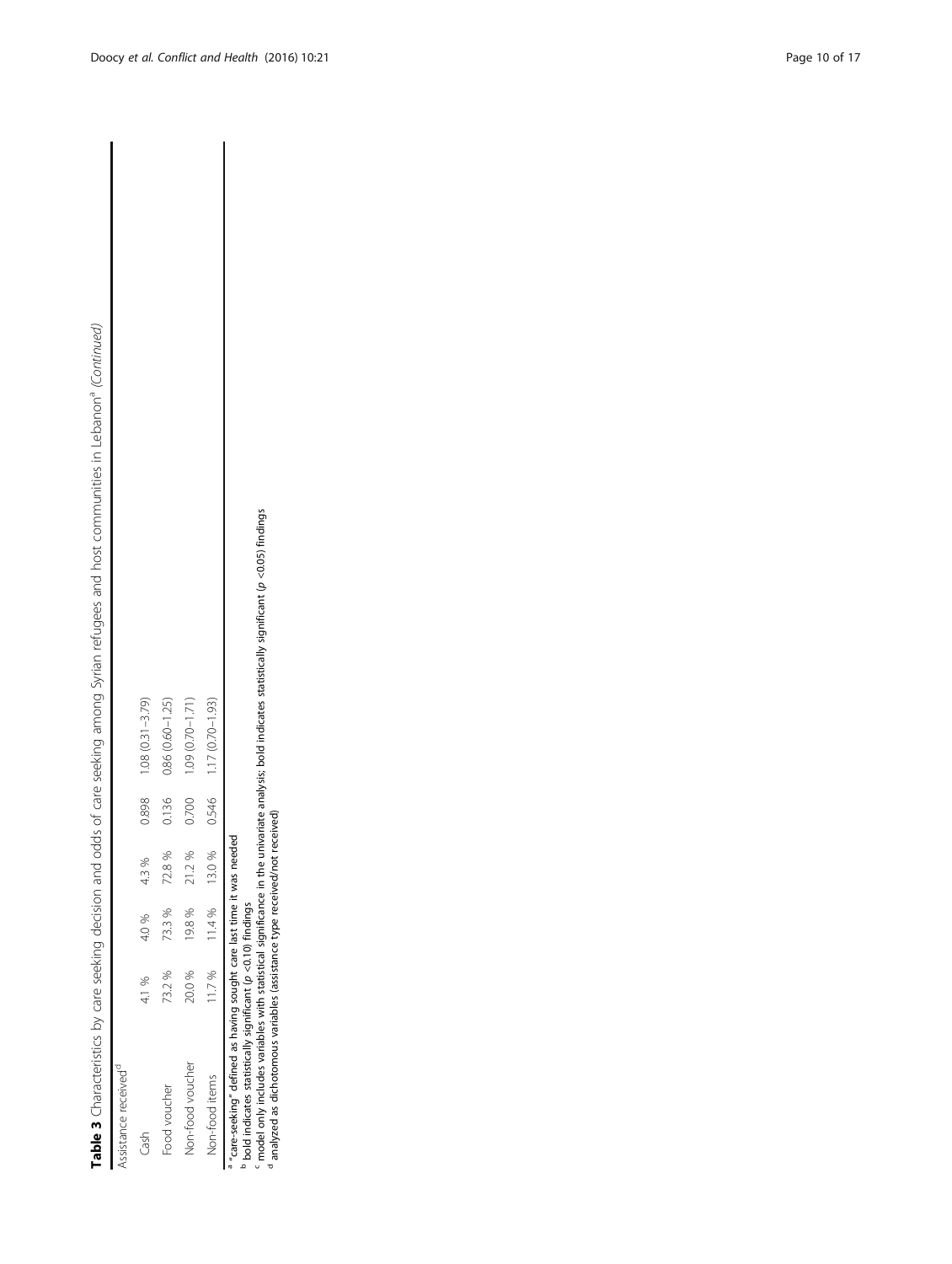<span id="page-10-0"></span>

reported an out-of-pocket consultation payment (population comparison  $p = 0.041$ ). The average out-of-pocket consultation payment was US\$15 (95 % CI: 12.8–17.8; median US\$3) for refugees and US\$42 (95 % CI: 35.6–49.0; median US\$33) for host community members. Among only those that paid for care, the average out-of-pocket payment was US\$22 (95 % CI: 18.6–25.5; median US\$10) for refugees and US\$51 (95 % CI: 43.7–58.7; median US \$33) among the host community (population comparison  $p \leq 0.001$ ). No significant differences in the proportion of patients with out-of-pocket payments were observed by region for refugees or host community members (refugee regional comparison  $p = 0.061$  and host community regional comparison  $p = 0.984$  and average payment amount by region was similar for the host community (host community regional comparison  $p = 0.905$ ). However, the mean out-of-pocket payment amount differed by region for refugees and was significantly higher in Beirut/ Mount Lebanon (US\$20, 95 % CI: 12.8–28.6) compared to the North, where the lowest average payment (US\$12, 95 % CI: 9.8–14.8) was observed (refugee regional comparison  $p = 0.029$ ).

Refugee spending on consultation fees was similar among the five NCDs when measured by the proportion of patients with an out-of-pocket consultation payment (refugee cross-condition comparison  $p = 0.487$ ), but varied significantly in the amount of payment (cross-condition comparison  $p = 0.009$ . The highest average payment among refugees was observed for cardiovascular disease (mean US\$34, 95 % CI: 19.6–47.4; median US\$7) and the lowest for chronic respiratory disease (mean US\$11, 95 % CI: 8.3–14.3; median US\$3). While no statistically significant

differences in proportion of refugee respondents with payments by facility type were observed (private clinics, 86.4, 95 % CI: 79.7–91.1; PHCCs, 79.0, 95 % CI: 72.5–84.3; and hospitals, 63.1, 95 % CI: 50.3–74.2;  $p = 0.100$ ), the mean payment amount by refugees differed significantly by facility type and was higher in hospitals (US\$58, 95 % CI: 37.0–78.5) compared to private clinics (US\$28, 95 % CI: 23.7–31.5) and PHCCs (US\$8, 95 % CI: 6.4–9.8) (facility type comparison among refugees  $p < 0.001$ ).

Unlike refugees, mean out-of-pocket payment amounts were similar for all conditions in host community cases (cross-condition comparison  $p = 0.198$ ), as was the proportion visits with an out-of-pocket consultation payment (cross-condition comparison  $p = 0.090$ ). Among the host community, the proportions with out-of-pocket payments were also similar across facility types (private clinics, 89.7, 95 % CI 85.3–92.9; PHCCs, 82.5, 95 % CI: 69.2–90.8; and hospitals, 77.3, 95 % CI: 66.3–85.5; facility type comparison  $p = 0.311$ ); however, differences in the average payment amount were statistically significant (facility type comparison  $p \leq 0.001$ ).

When out-of-pocket payments were compared for refugees and host-community members by facility type, the average payments were significantly lower for refugees in PHCCs (US\$8, 95 % CI: 6.4–9.8 vs. \$US17, 95 % CI: 12.3–21.9) and private clinics (US\$28, 95 % CI: 23.7– 31.5 vs. US\$40, 95 % CI: 35.0–44.1) (refugee vs. host community comparison  $p$  <0.001 for both PHCCs and private clinics) and statistically similar for hospitals (US\$58, 95 % CI: 37.0–78.5 vs. US \$93, 95 % CI: 58.2– 126.7; refugee vs. host community comparison  $p = 0.105$ among hospital careseekers).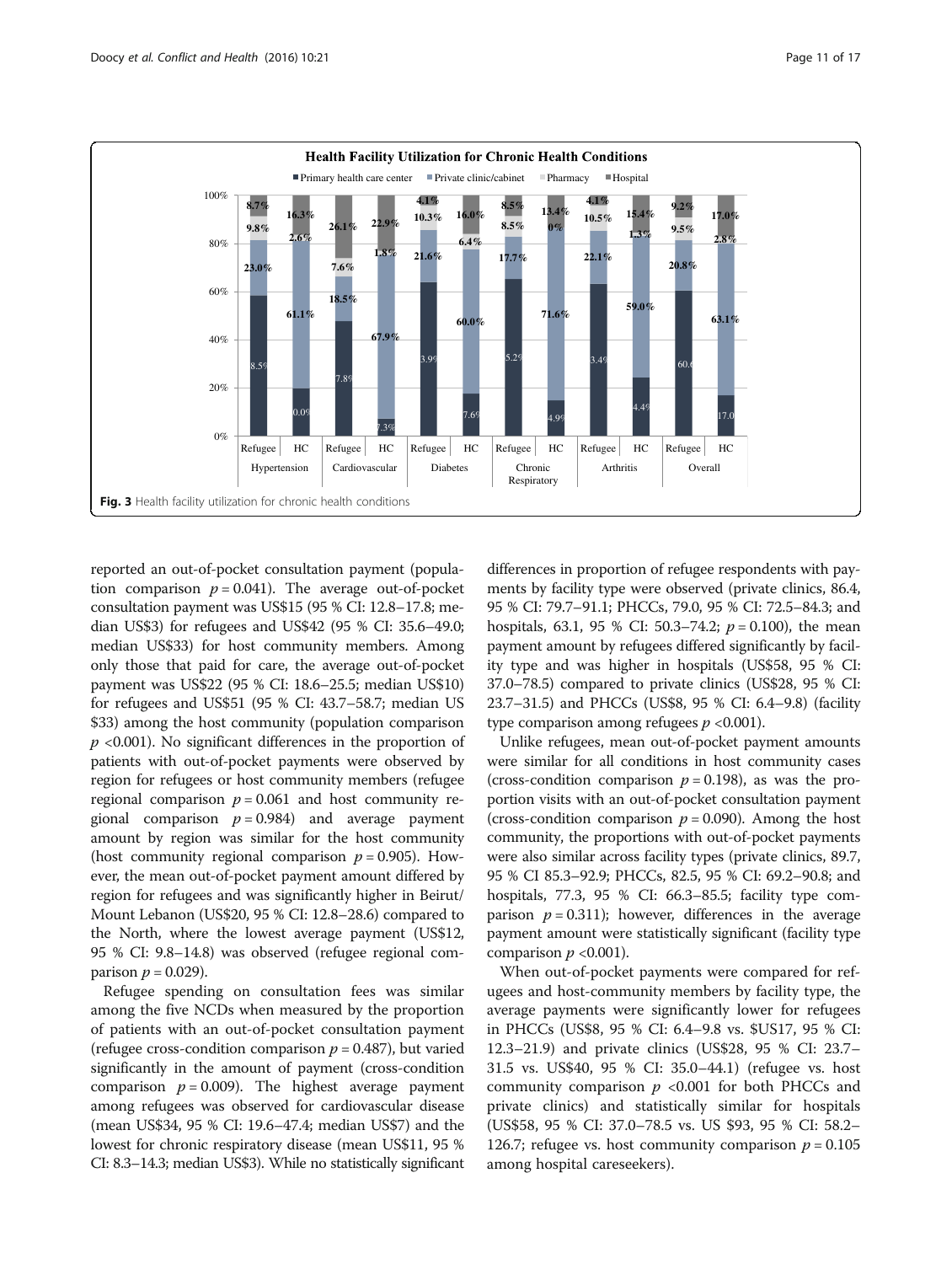<span id="page-11-0"></span>

| Table 4 Out-of-pocket expenditures for chronic disease care in Lebanon (US dollars) <sup>a</sup> |        |                      |                                            |              |                                          |                     |                        |          |                                            |                                           |                           |                |                                            |         |
|--------------------------------------------------------------------------------------------------|--------|----------------------|--------------------------------------------|--------------|------------------------------------------|---------------------|------------------------|----------|--------------------------------------------|-------------------------------------------|---------------------------|----------------|--------------------------------------------|---------|
|                                                                                                  |        | All NCD <sub>S</sub> |                                            | Hypertension |                                          |                     | Cardiovascular disease | Diabetes |                                            |                                           | Chronic resp. disease     | Arthritis      |                                            |         |
|                                                                                                  |        |                      | Host Com. $n = 701$<br>(Refugees $n = 895$ |              | Host Com. $n = 232$<br>(Refugees n = 228 | (Refugees $n = 123$ | Host Com. $n = 134$    |          | Host Com. $n = 140$<br>(Refugees $n = 120$ | Host Com. $n = 77$<br>(Refugees $n = 196$ |                           |                | Host Com. $n = 118$ )<br>(Refugees n = 228 |         |
|                                                                                                  |        | Point                | (95 % C)                                   | Point        | (95 % 11)                                | Point               | (95 %)                 | Point    | (95 %)                                     | Point                                     | $\widehat{\cup}$<br>(95 % | Point          | (95 % 11)                                  | p-value |
| Paid provider for consultation <sup>b</sup>                                                      |        |                      |                                            |              |                                          |                     |                        |          |                                            |                                           |                           |                |                                            |         |
| Syrian refugees                                                                                  |        | 69.7                 | $(65.0 - 74.0)$                            | 66.7         | $(59.2 - 73.4)$                          | 71.4                | $(61.9 - 79.4)$        | 70.6     | $(62.3 - 77.7)$                            | 72.8                                      | $(64.7 - 79.6)$           | 68.7           | $(60.8 - 75.6)$                            | 0.487   |
| Host community                                                                                   |        | 82.7                 | $(77.9 - 86.6)$                            | 77.0         | $(70.7 - 82.3)$                          | 81.4                | $(72.6 - 87.8)$        | 82.5     | $(74.5 - 88.4)$                            | 95.7                                      | $(87.5 - 98.6)$           | 87.3           | $(77.8 - 93.1)$                            | 0.090   |
| p-value (proportion paying)                                                                      |        | 0.041                |                                            | 0.545        |                                          | 0.608               |                        | 0.022    |                                            | $-0.001$                                  |                           | 0.262          |                                            |         |
| Cost of consultation (USD) <sup>b</sup>                                                          |        |                      |                                            |              |                                          |                     |                        |          |                                            |                                           |                           |                |                                            |         |
| Syrian refugees                                                                                  | Median | 33                   |                                            | 33           |                                          | 6.6                 |                        | 4.6      |                                            | 33                                        |                           | 3.3            |                                            |         |
|                                                                                                  | Mean   | 153                  | $(12.8 - 17.8)$                            | 144          | $(9.8 - 18.9)$                           | 33.5                | $(19.6 - 47.4)$        | 12.0     | $(8.2 - 15.7)$                             | 11.3                                      | $(8.3 - 14.3)$            | $\overline{C}$ | $(9.5 - 14.5)$                             | 0.009   |
| Host community                                                                                   | Median | 33.2                 |                                            | 33.2         |                                          | 33.2                |                        | 33.2     |                                            | 33.2                                      |                           | 33.2           |                                            |         |
|                                                                                                  | Mean   | 423                  | $(35.6 - 49.0)$                            | 29.5         | $(24.8 - 34.2)$                          | 70.0                | $(44.0 - 96.1)$        | 31.6     | $(26.7 - 36.5)$                            | 50.7                                      | $(37.7 - 63.8)$           | 43.3           | $(27.6 - 58.9)$                            | 0.198   |
| p-value (payment amount)                                                                         |        | 0.007                |                                            | $-0.001$     |                                          | 0.022               |                        | 50.001   |                                            | 0.001                                     |                           | 0.001          |                                            |         |
| Among cases that paid                                                                            |        |                      |                                            |              |                                          |                     |                        |          |                                            |                                           |                           |                |                                            |         |
| Syrian refugees                                                                                  | Median | $\circ$              |                                            | $\supseteq$  |                                          | 13.3                |                        | $\circ$  |                                            | 6.6                                       |                           | 83             |                                            |         |
|                                                                                                  | Mean   | 22.0                 | $(18.6 - 25.5)$                            | 21.7         | $(14.9 - 28.5)$                          | 47.3                | $(29.2 - 65.5)$        | 17.1     | $(12.0 - 22.2)$                            | 15.6                                      | $(11.9 - 19.2)$           | 17.5           | $(14.4 - 20.7)$                            | 0.004   |
| Host community                                                                                   | Median | 33.2                 |                                            | 33.2         |                                          | 33.2                |                        | 33.2     |                                            | 33.2                                      |                           | 33.2           |                                            |         |
|                                                                                                  | Mean   | 51.2                 | $(43.7 - 58.7)$                            | 38.4         | $(33.3 - 43.5)$                          | 85.6                | $(54.9 - 116.3)$       | 38.7     | $(33.3 - 44.0)$                            | 53.1                                      | $(39.7 - 66.6)$           | 49.1           | $(31.9 - 66.2)$                            | 0.827   |
| p-value (payment amount)                                                                         |        | 0.001                |                                            | $-0.001$     |                                          | 0.046               |                        | $-0.001$ |                                            | $-0.001$                                  |                           | $-0.001$       |                                            |         |
| <sup>a</sup> Bold italic indicates statistically significant (p < 0.50) findings                 |        |                      |                                            |              |                                          |                     |                        |          |                                            |                                           |                           |                |                                            |         |

Among those seeking care in Lebanon for condition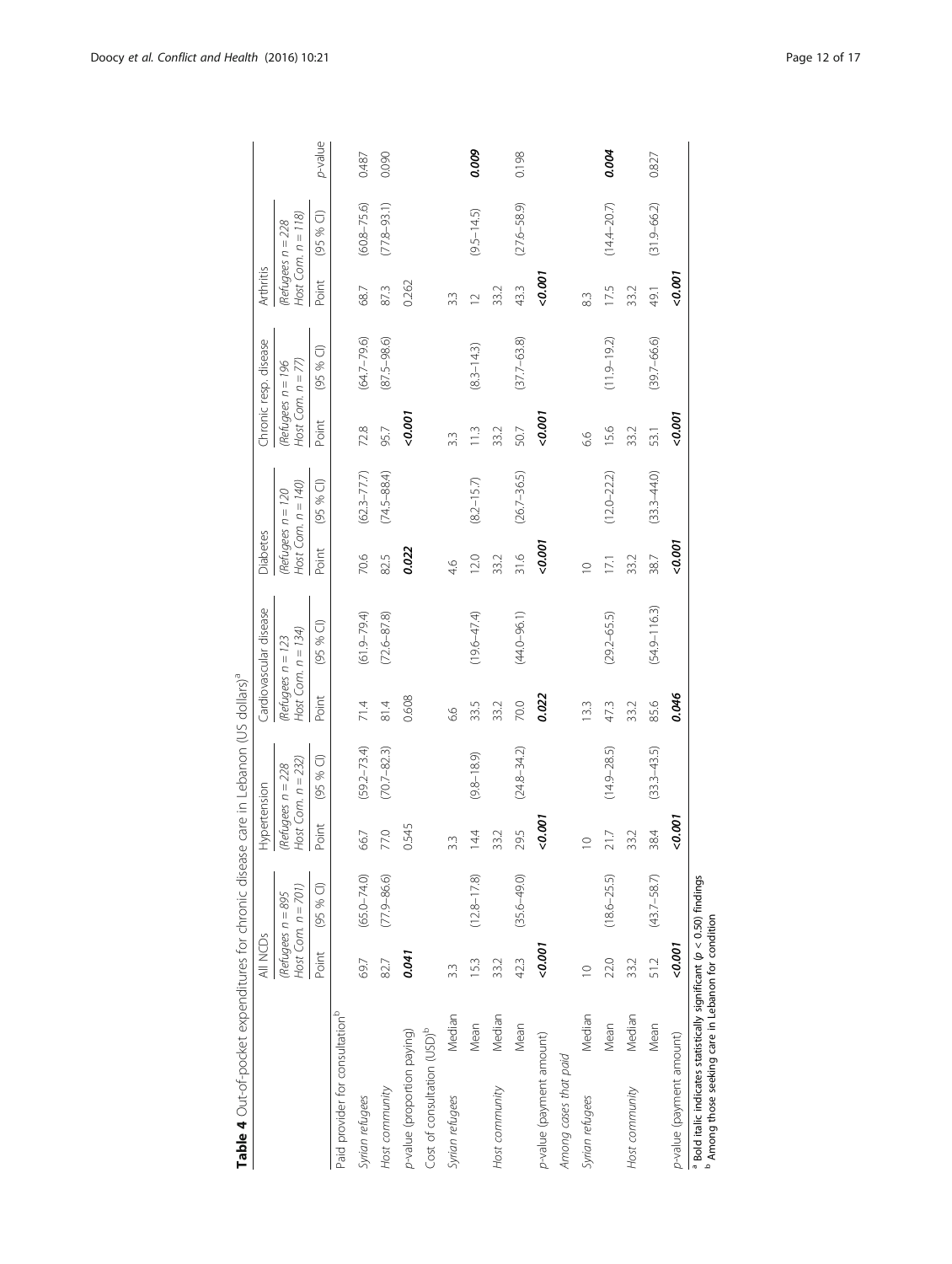<span id="page-12-0"></span>

| Table 5 Consultation payments for chronic disease care in Lebanon by facility type utilized (US dollars) <sup>a</sup>                                                              |        |                      |                                            |                      |                                                         |                    |                                           |                |                                          |       |                                         |           |                                            |         |
|------------------------------------------------------------------------------------------------------------------------------------------------------------------------------------|--------|----------------------|--------------------------------------------|----------------------|---------------------------------------------------------|--------------------|-------------------------------------------|----------------|------------------------------------------|-------|-----------------------------------------|-----------|--------------------------------------------|---------|
|                                                                                                                                                                                    |        | All NCD <sub>s</sub> |                                            | Hypertension         |                                                         |                    | Cardiovascular disease                    | Diabetes       |                                          |       | Chronic resp. disease                   | Arthritis |                                            |         |
|                                                                                                                                                                                    |        |                      | Host Com. $n = 701$<br>(Refugees $n = 895$ |                      | (Refugees $n = 228$                                     |                    | Host Com. $n = 134$ )<br>Refugees n = 123 |                | Host Com. $n = 140$<br>(Refugees n = 120 |       | Host Com. $n = 77$<br>(Refugees n = 196 |           | Host Com. $n = 118$ )<br>(Refugees n = 228 |         |
|                                                                                                                                                                                    |        | Point                | $\widehat{\cup}$<br>$\%$<br>$\sqrt{95}$    |                      | $(95 %$ Cl)<br>Host Com. $n = 232$ )<br>Point (95 % Cl) | Point              | (95 % C)                                  | Point          | (95 % C)                                 | Point | (95 % C)                                | Point     | % Cl)<br>(95                               | p-value |
| Primary health care center                                                                                                                                                         |        |                      |                                            |                      |                                                         |                    |                                           |                |                                          |       |                                         |           |                                            |         |
| Syrian refugees                                                                                                                                                                    | Median | 3.3                  |                                            | 3<br>ന്              |                                                         | 3.6                |                                           | 4.3            |                                          | 33    |                                         | 3.3       |                                            |         |
|                                                                                                                                                                                    | Mean   | $\overline{\infty}$  | $(6.4 - 9.8)$                              |                      | $(3.3 - 11.4)$                                          | $\overline{\circ}$ | $(4.5 - 13.6)$                            | 10.6           | $(5.3 - 16.0)$                           | 6.8   | $(4.2 - 9.4)$                           | 8.3       | $(5.5 - 11.0)$                             | 0.976   |
| % paying for provider visitb                                                                                                                                                       |        | 79.0                 | $(72.5 - 84.3)$                            | 4<br>$\ddot{ }$      | $(63.7 - 82.0)$                                         | 84.1               | $(69.9 - 92.3)$                           | $\overline{2}$ | $(66.4 - 87.8)$                          | 82.2  | $(73.0 - 88.8)$                         | 78.9      | $(68.7 - 86.4)$                            | 0.341   |
| Host community                                                                                                                                                                     | Median | 10.0                 |                                            | $\rm{C}$             |                                                         | 10.0               |                                           | 8.0            |                                          | 14.9  |                                         | 133       |                                            |         |
|                                                                                                                                                                                    | Mean   | 17.1                 | $(12.3 - 21.9)$                            | $_{\infty}^{\infty}$ | $(10.1 - 27.5)$                                         | 9.5                | $(4.5 - 14.6)$                            | 12.7           | $(6.2 - 19.2)$                           | 31.0  | $(8.7 - 53.2)$                          | 14.4      | $(8.4 - 20.4)$                             | 0.930   |
| % paying for provider visitb                                                                                                                                                       |        | 82.5                 | $(69.2 - 90.8)$                            | 86.8                 | $(71.7 - 94.5)$                                         | 75.0               | $(37.0 - 93.9)$                           | 77.3           | $(55.2 - 90.4)$                          | 90.0  | $(57.8 - 98.3)$                         | 78.9      | $(55.0 - 92.0)$                            | 0.309   |
| p-value (payment amount)                                                                                                                                                           |        | $-0.001$             |                                            | 0.012                |                                                         | 0.889              |                                           | 0.622          |                                          | 0.037 |                                         | 0.067     |                                            |         |
| p-value (proportion paying)                                                                                                                                                        |        | 0.777                |                                            | 0.078                |                                                         | 0.581              |                                           | 0.868          |                                          | 0.467 |                                         | 0.391     |                                            |         |
| Private clinic (Cabinet)                                                                                                                                                           |        |                      |                                            |                      |                                                         |                    |                                           |                |                                          |       |                                         |           |                                            |         |
| Syrian refugees                                                                                                                                                                    | Median | 26.5                 |                                            | 23.2                 |                                                         | 29.9               |                                           | 19.9           |                                          | 265   |                                         | 29.5      |                                            |         |
|                                                                                                                                                                                    | Mean   | 27.6                 | $(23.7 - 31.5)$                            | 28.5                 | $(17.5 - 39.4)$                                         | 32.8               | $(16.4 - 49.1)$                           | 24.2           | $(16.3 - 32.1)$                          | 25.6  | $(19.5 - 31.6)$                         | 27.9      | $(22.0 - 33.7)$                            | 0.742   |
| % paying for provider visitb                                                                                                                                                       |        | 86.4                 | $(79.7 - 91.1)$                            | 85.7                 | $(71.8 - 93.4)$                                         | 76.5               | $(51.0 - 91.0)$                           | 90.5           | $(69.5 - 97.5)$                          | 86.2  | $(67.5 - 95.0)$                         | 895       | $(75.0 - 96.0)$                            | 0.462   |
| Host community                                                                                                                                                                     | Median | 33.2                 |                                            | 33.2                 |                                                         | 33.2               |                                           | 33.2           |                                          | 33.2  |                                         | 33.2      |                                            |         |
|                                                                                                                                                                                    | Mean   | 39.6                 | $(35.0 - 44.1)$                            | 32.3                 | $(28.0 - 36.7)$                                         | 40.2               | $(32.6 - 47.7)$                           | 41.8           | $(35.7 - 47.8)$                          | 43.2  | $(33.6 - 52.8)$                         | 493       | $(31.2 - 67.3)$                            | 0.056   |
| % paying for provider visitb                                                                                                                                                       |        | 89.7                 | $(85.3 - 92.9)$                            | 82.8                 | $(74.6 - 88.7)$                                         | 85.1               | $(75.0 - 91.6)$                           | 94.7           | $(86.6 - 98.0)$                          | 97.9  | $(86.6 - 99.7)$                         | 97.8      | $(86.1 - 99.7)$                            | 0.003   |
| p-value (payment amount)                                                                                                                                                           |        | $-0.001$             |                                            | 0.506                |                                                         | 0.436              |                                           | 0.001          |                                          | 0.005 |                                         | 0.029     |                                            |         |
| p-value (proportion paying)                                                                                                                                                        |        | 0.991                |                                            | 0.144                |                                                         | 0.425              |                                           | 0.538          |                                          | 0.097 |                                         | 0.127     |                                            |         |
| Hospital                                                                                                                                                                           |        |                      |                                            |                      |                                                         |                    |                                           |                |                                          |       |                                         |           |                                            |         |
| Syrian refugees                                                                                                                                                                    | Median | 19.9                 |                                            | 9.9                  |                                                         | 33.2               |                                           | $\circ$        |                                          | 28.2  |                                         |           |                                            |         |
|                                                                                                                                                                                    | Mean   | 57.8                 | $(37.0 - 78.5)$                            | 48.8                 | $(11.0 - 86.6)$                                         | 97.5               | $(52.1 - 142.9)$                          | 2.2            | $(-1.4 - 5.8)$                           | 29.9  | $(15.3 - 44.5)$                         | 25.9      | $(-1.3 - 53.2)$                            | 0.024   |
| % paying for provider visitb                                                                                                                                                       |        | 63.1                 | $(50.3 - 74.2)$                            | 62.5                 | $(38.9 - 81.4)$                                         | 70.8               | $(50.3 - 85.3)$                           | 50.0           | $(12.0 - 88.0)$                          | 64.3  | $(36.2 - 85.1)$                         | 42.9      | $(14.0 - 77.5)$                            | 0.387   |
| Host community                                                                                                                                                                     | Median | 33.2                 |                                            | 33.2                 |                                                         | 66.3               |                                           | 24.9           |                                          | 99.5  |                                         | 19.9      |                                            |         |
|                                                                                                                                                                                    | Mean   | 92.5                 | $(58.2 - 126.7)$                           | 42.3                 | $(22.0 - 62.7)$                                         | 201.0              | $(91.7 - 310.4)$                          | 30.0           | $(15.8 - 44.3)$                          | 118.5 | $(54.9 - 182.1)$                        | 73.8      | $(0.8 - 146.8)$                            | 0.923   |
| % paying for provider visitb                                                                                                                                                       |        | 773                  | $(66.3 - 85.5)$                            | 64.5                 | $(45.6 - 79.8)$                                         | 84.0               | $(66.6 - 93.3)$                           | 80.0           | $(56.4 - 92.5)$                          | 100   |                                         | 75.0      | $(44.2 - 91.9)$                            | 0.107   |
| p-value (payment amount)                                                                                                                                                           |        | 0.105                |                                            | 0.764                |                                                         | 0.116              |                                           | $-0.001$       |                                          | 0.015 |                                         | 0.250     |                                            |         |
| p-value (proportion paying)                                                                                                                                                        |        | 0.436                |                                            | 897<br>Õ             |                                                         | 0.716              |                                           | 0.267          |                                          | 0.016 |                                         | 0.181     |                                            |         |
| <sup>b</sup> As a percent of those seeking care in Lebanon in this facility type for condition<br><sup>a</sup> Bold italic indicates statistically significant (p < 0.50) findings |        |                      |                                            |                      |                                                         |                    |                                           |                |                                          |       |                                         |           |                                            |         |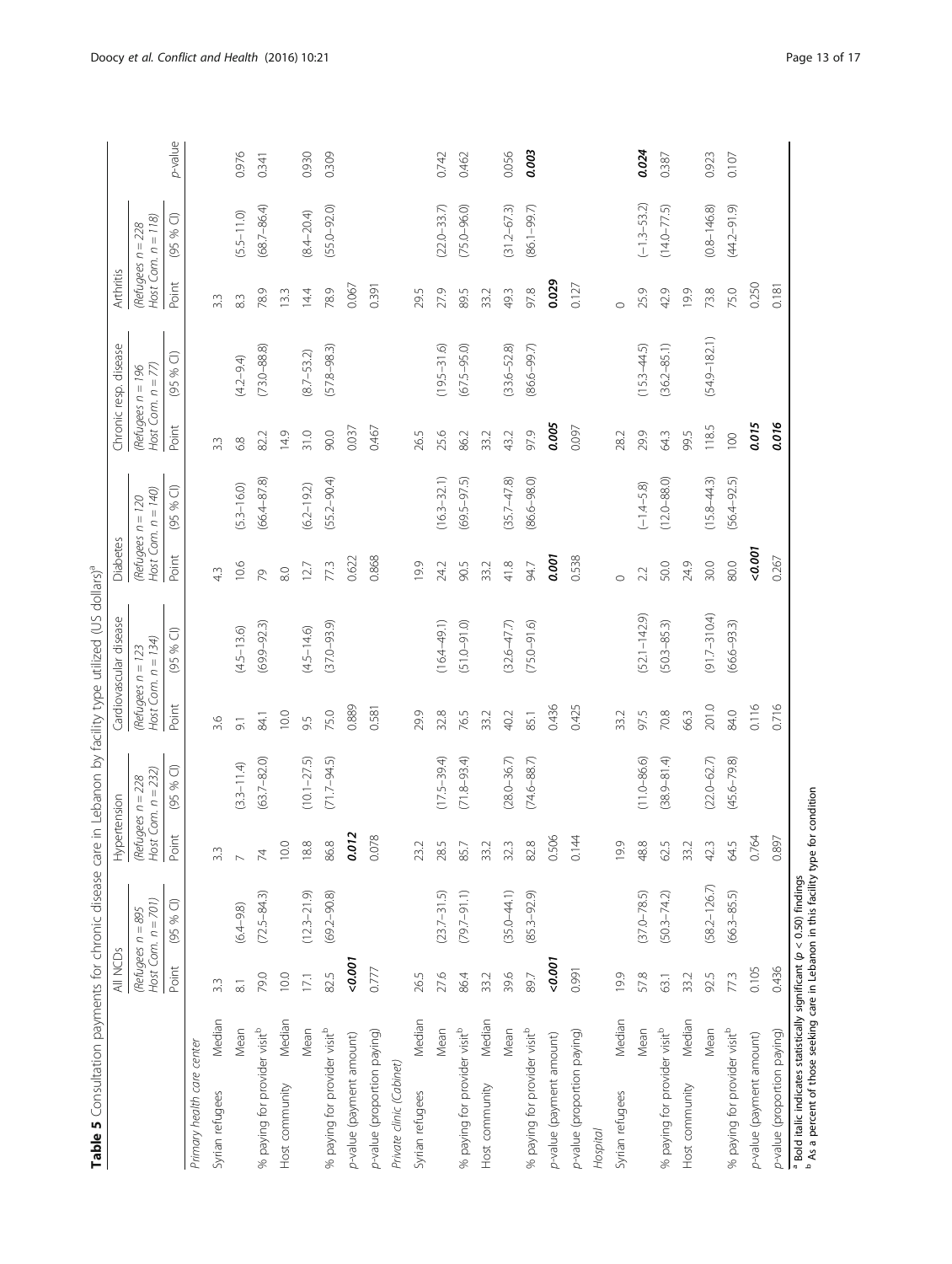<span id="page-13-0"></span>

### **Discussion**

### Prevalence

Prevalence of NCDs differed significantly between adult Syrian refugees and Lebanese host community members. Significantly higher prevalence rates of hypertension, cardiovascular disease, and diabetes were observed in the host community whereas Syrian refugees had higher rates of chronic respiratory disease and arthritis. Hypertension was the most prevalent of the included NCDs for Lebanese host community members (10.6 %) and the second most prevalent, after arthritis, for refugees (7.6 %). However, hypertension prevalence estimates in this survey are significantly lower than those reported elsewhere in the literature, where regional prevalence has been estimated at 29.5 %, prevalence in Syria at 24.9 % and prevalence in Lebanon at 28.8 % [[20](#page-16-0)–[23](#page-16-0)]. Hypertension prevalence rates among adult Syrian refugees in Jordan have been estimated at 9.7 % using this same methodology [[23](#page-16-0)]. The relatively small proportion of the population over age 40 in this survey is one potential explanation for the low prevalence rate. Another possible explanation is that the methodology relied on respondent reporting, where both undiagnosed cases and those cases that poorly understood their diagnosis would not have been captured (both of which can be indicators of lack of access to health information and healthcare services).

Diabetes was the other condition where prevalence estimates in this survey were significantly lower than estimates reported by other sources. Diabetes prevalence has been estimated at 8.8 % in Syria and 14.9 % in Lebanon [\[24](#page-16-0)], which compares to survey estimates of 7.9 and 5.2 % for Syrians and the Lebanese host community, respectively. Undiagnosed cases, different case definitions and estimation methods, selective refugee migration and a non-representative Lebanese sample may be reasons for the observed differences, however it is likely that true disease burden for both hypertension and diabetes is underestimated in this survey. With respect to observed prevalence rates of other conditions, of cardiovascular disease has been estimated at 5.8 % in Syria and chronic respiratory conditions at 5.3 % in Lebanon and 6.1 % in Syria [[25\]](#page-16-0); point estimates in the survey were slightly below these figures, however, differences are not substantial.

#### Care-seeking and health service utilization

Overall, refugees accessed care for NCDs at a similar frequency as Lebanese host community members, suggesting they are able to receive needed care. Regression analysis of household characteristics for both refugees and Lebanese host community factors did not identify any predictors that suggested that certain types of households were less able to access medical care for NCDs. For all NCDs, refugees most often sought care in the PHCCs (60 %) whereas Lebanese host community members most often sought care in private clinics (63 %). Refugees were more likely to seek care in pharmacies (9.5 % versus 2.8 % host community) which could be detrimental to long term health if they are bypassing care from clinicians; however, given the relatively low out-of-pocket payments reported by refugees in the PHCCs, there may be other reasons such as location, availability of medicines, perceptions of quality of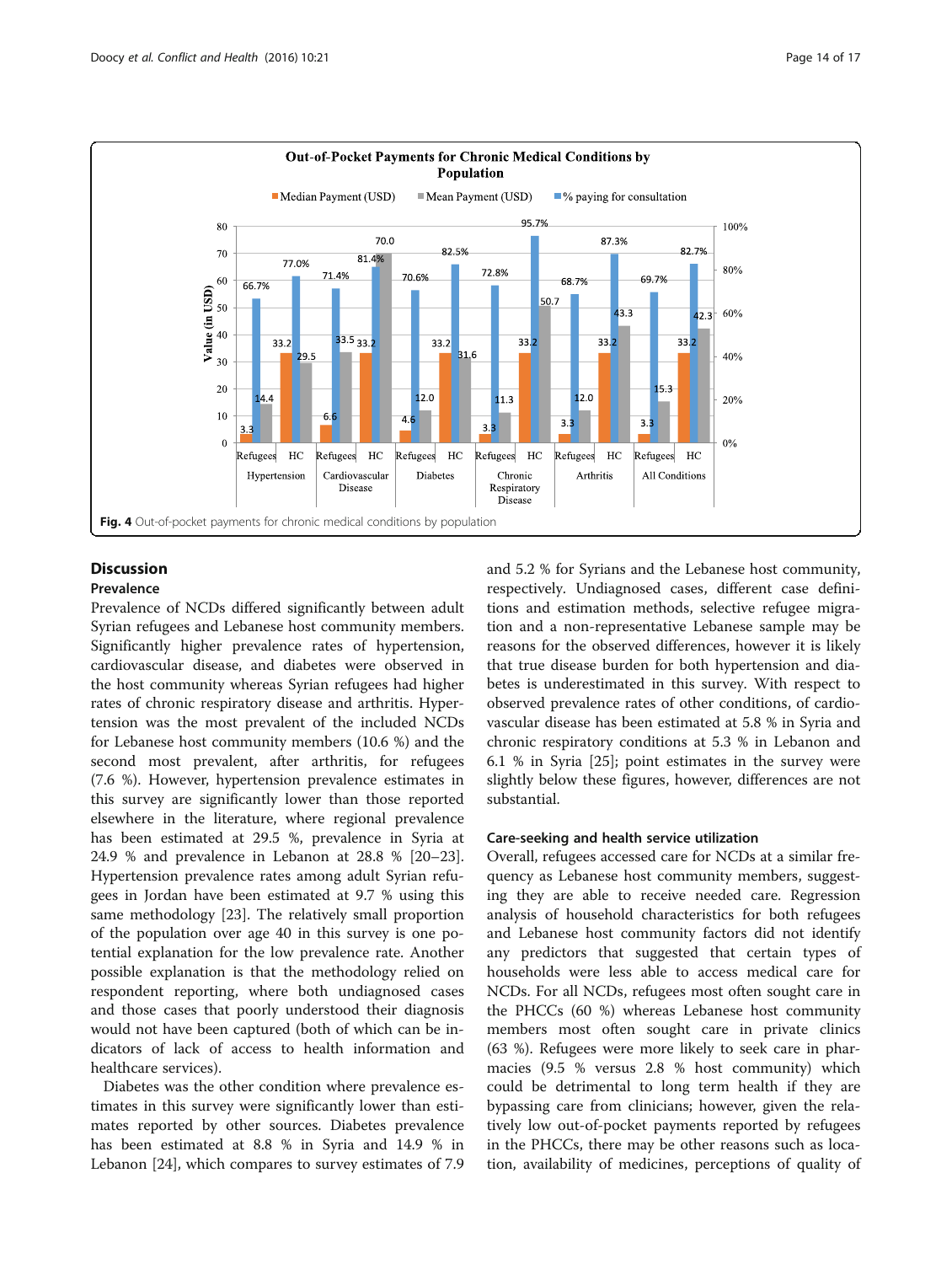care, or other factors that contribute to the higher use of pharmacies.

Overall, refugees were less likely to seek care at hospitals than Lebanese host community members (9.2 % versus 2.8 %); cardiovascular disease was the only condition where use of hospital care among refugees (24.5 %) exceeded that of host community members (22.1 %). Among refugees, cardiovascular cases reported the lowest proportion utilizing primary health care centers for care (44.9 %) but the highest proportion utilizing hospitals (24.5 %). Payments among refugee hospital users were significantly higher among those with cardiovascular disease, with a mean payment of \$US98 (median US\$33) compared to a mean of US\$58 (median US\$20) for all conditions. It is possible that refugee hospital expenditures for cardiovascular disease reflect differences in presentation between refugees and host community members, where refugees are presenting with more complicated and advanced cases. This could be due to inability to afford medications and poor adherence, which can lead to adverse events, poor quality of care and/or delayed care-seeking where out-of-pocket payments are large in comparison to the households' discretionary income.

However, overall, both the proportion of refugees with out-of-pocket payments and payment amounts were lower among refugees than host community members, suggesting that current humanitarian support is contributing to maintaining refugee access to NCD care. This finding is in contrast to recent survey of Syrian refugees in Lebanon which found that 56.1 % of households had a member with an NCD that was unable to access medicine or other services which suggest that situation may be more complicated, in particular with respect to medicines; cost was the primary barrier to care reported there and also in our survey [[26](#page-16-0)]. One possible reason for the observed difference is that the UNHCR health access survey combines access to care and medicines and reports at a household level whereas data presented here focuses on individual care-seeking. Findings from this survey demonstrate that Syrian refugees in Lebanon are under considerable financial stress. On all economic measures, they are worse off than their Lebanese host community counterparts despite universal humanitarian assistance coverage. However, as funding for the Syria Crisis falls short of needs in the region, further reductions in assistance are anticipated which likely result in cost becoming an even greater barrier to care-seeking [[27\]](#page-16-0).

#### Limitations

With respect to sampling, reliance on UNHCR registration data may have resulted in sampling bias if the geographic distribution of registered and unregistered households differed. Reallocation of clusters in areas controlled by militarily and political factions where permission to conduct the survey was not secured, specifically in the South, Southern suburbs of Beirut, and Northern areas of Bekaa, resulted in large area of the country being excluded. The survey coverage area included only 53 % of registered Syrian refugees and thus is not representative of the entire Syrian refugee population in Lebanon. In some of these areas, in particular South Beirut and North Bekaa, access to health services is perceived as particularly poor, thus survey findings may present a better picture of health access than if the entire country was included. The within cluster referral process presents the potential for bias, as respondents may not have always referred to the nearest household; referral procedures and small clusters size may have attenuated within-cluster similarities and the associated design effect. Replacement sampling, which was done for logistical purposes, could have contributed to bias if there were systematic differences between households with no one home compared with those interviewed. Additionally, the Lebanese host community sample was selected using a neighborhood approach and is reflective of those communities hosting the greatest number of refugees. As such, findings on the Lebanese host community population should not be generalized to the Lebanese population. Interviews were conducted by Lebanese, which could have resulted in a higher refusal rate or influenced refugee responses to certain questions such as income. Finally, the 2:1 ratio of refugee to host community households in some instances yielded inadequate sample size for statistical comparisons. Finally, it is possible that some of the differences found between refugees and host communities could be attributed to age differences; however, age-adjusted analysis was not possible due to the fact that age was categorically measured and specific age data were not collected for the one randomly selected individual with each NCD from a household answering the questions about care-seeking for that condition.

#### Conclusions

NCDs are of growing importance in refugee populations, as an increasing proportion of refugees are from middle income countries with high NCDs burdens. The Middle East has a high NCD burden, and both Syrian refugees and the Lebanese host community are no exception. For refugee populations living in non-camp settings, such as those in Lebanon, this translates to immense burden on the health system. Given the protracted nature of the crisis, the high costs of providing NCD care and the large caseload of Syrian refugees with NCDs, implications for the Lebanon's health system are immense. The burden of out of pocket expenses on persons with NCDs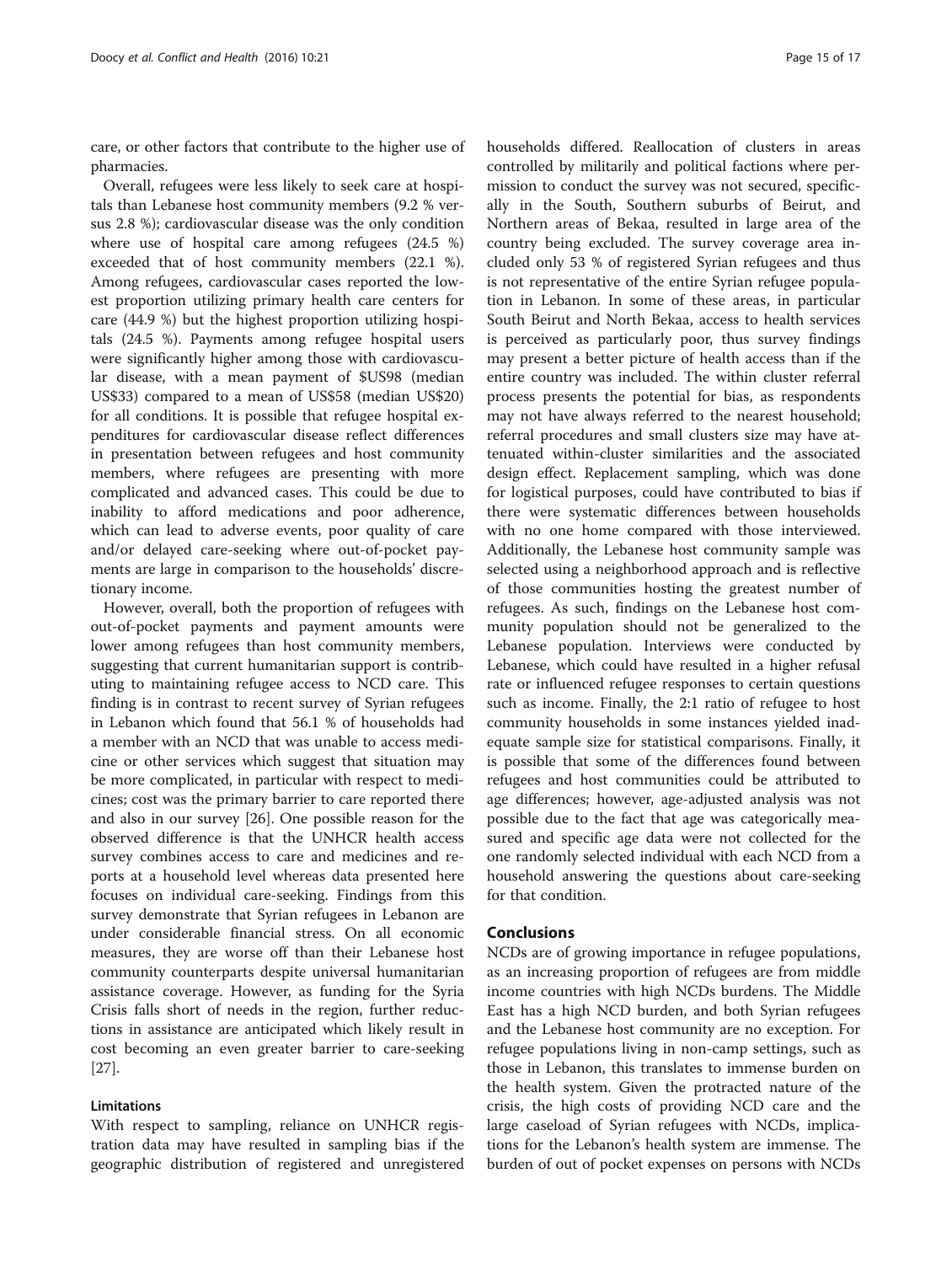<span id="page-15-0"></span>are also substantial, especially given the tenuous economic status of many refugees and the less affluent segments of the Lebanese population. While health service utilization rates were relatively similar for refugees and host community members, care-seeking location and out-of-pocket expenditures differed greatly between the two groups where refugees favored the public sector and Lebanese more often sought care in the private sector. Lebanon's health system is largely privatized and the private sector is poorly regulated; the public sector is overburdened and the perceived quality of care is lower. Greater investment in the public sector health system, including supply of medications for NCDs, could benefit both Lebanese and Syrian refugees alike. Efforts to improve quality of care for NCDs, such as the Ministry of Public Health's recent update of treatment guidelines, are also a critical component of preventing adverse outcomes and lowering the cost of care for NCDs. Going forward, attention to the sustainability of these different efforts will be critical, as international humanitarian assistance funding which has helped to support the health sector, will eventually be curtailed and the Government of Lebanon will need to find a sustainable long term approach to addressing the increasing burden of NCDs.

#### **Endnotes**

<sup>1</sup>Reported age-specific prevalence is weighted by the number of household members in each age group. Adult prevalence is weighted by the number of adult household members reported.

#### Abbreviations

ITS, informal tented settlement; NCDs, non-communicable disease; PHCC, primary health care center; UNHCR, United Nations High Commissioner for Refugees

#### Acknowledgements

The study was implemented by The Center for Refugee and Disaster Response at Johns Hopkins School of Public Health (JHSPH) and Médecins du Monde (MdM). Administrative and technical support was provided by International Medical Corps, The American University of Beirut Faculty of Health Sciences, and the United Nations High Commissioner for Refugees (UNHCR). We would like to extend our gratitude to the MdM interviewers, without whom this work would not have been possible. In addition, we would like express our gratitude to JHPSH colleagues Gilbert Burnham, William Weiss, Timothy Roberton, and Tyler Alvare who contributed to various aspects of study design and questionnaire development. We are also grateful to Adam Coutts for his review of the questionnaire and for facilitating partnership between the different organizations and to Ghada Khoury for her assistance in drafting the introduction. Finally, we would like to acknowledge Rick Brennan, Claudine Prudhon, Altaf Musani and Alissar Rady, from WHO and Paul Spiegel, Marian Schilperoord, and Frank Tyler from the UNHCR for their support and efforts to facilitate the survey. The study was funded by The European Commission Humanitarian Aid and Civil Protection Department.

The LHAS Study Team: The Lebanon Health Access Study Team includes Lara Chela, Nour Aridi, Nour Kassab, and Aline Keyrouz from Medcins du Monde; Abla Sibai and Fouad Fouad from the Faculty of Health Sciences at American University of Beirut, and Deena Al-Shatti and Francois de La Roche from International Medical Corps.

#### Authors' contributions

SD and EL led the preparation of the manuscript; SD designed the study with support from the study team; EL led the data analysis; EL and BH led survey implementation and data collection with support from MW and the study team; MW and BH contributed to preparation of the manuscript and participated, with selected members of the study team, in critical review. All authors read and approved the final manuscript.

#### Competing interests

The authors declare that they have no competing interests.

#### Author details

<sup>1</sup> Johns Hopkins Bloomberg School of Public Health, 615 N Wolfe St, Suite E8132, Baltimore, MD 21205, USA. <sup>2</sup>Medecins du Monde, Beirut, Lebanon.<br><sup>3</sup>United Nations High Commissioner for Pefugges, Beirut, Lebanon. <sup>3</sup>United Nations High Commissioner for Refugees, Beirut, Lebanon.

#### Received: 11 November 2015 Accepted: 18 July 2016 Published online: 19 October 2016

#### References

- 1. Assessment Capacities Project (ACAPS). Regional Analysis Syria: Part II Host Countries. 2014. [http://www.acaps.org/reports/downloader/part\\_ii\\_host\\_](http://www.acaps.org/reports/downloader/part_ii_host_countries_july_2014/90/syria) [countries\\_july\\_2014/90/syria.](http://www.acaps.org/reports/downloader/part_ii_host_countries_july_2014/90/syria) Accessed 2 Sept 2015.
- 2. United Nations High Commissioner for Refugees (UNHCR). UNHCR Global Appeal 2015 Update. 2015. http://www.unhcr.org/5461e607b.html. Accessed 2 Sept 2015.
- 3. United Nations High Commissioner for Refugees (UNHCR). Registration Trends for Syrians in Lebanon. 2015. [http://data.unhcr.org/syrianrefugees/](http://data.unhcr.org/syrianrefugees/download.php?id=8585) [download.php?id=8585](http://data.unhcr.org/syrianrefugees/download.php?id=8585). Accessed 2 Sept 2015.
- 4. Institute of Health Management and Social Protection (IGSPS). National Health Statistics Report in Lebanon. 2012. [http://www.igsps.usj.edu.lb/docs/](http://www.igsps.usj.edu.lb/docs/recherche/recueil12en.pdf) [recherche/recueil12en.pdf.](http://www.igsps.usj.edu.lb/docs/recherche/recueil12en.pdf) Accessed 7 Sept 2015.
- 5. World Bank. Lebanon Economic and social impact assessment of the Syrian conflict. 2013. [http://documents.worldbank.org/curated/en/2013/09/](http://documents.worldbank.org/curated/en/2013/09/18292074/lebanon-economic-social-impact-assessment-syrian-conflict) [18292074/lebanon-economic-social-impact-assessment-syrian-conflict.](http://documents.worldbank.org/curated/en/2013/09/18292074/lebanon-economic-social-impact-assessment-syrian-conflict) Accessed 7 Sept 2015.
- 6. United Nations Office for the Coordination of Humanitarian Affairs (OCHA). Lebanon Crisis Response Plan 2015–2016: Sector Plans. [https://docs.unocha.](https://docs.unocha.org/sites/dms/CAP/2015-2016_Lebanon_CRP_Sector_Plans_EN.pdf) [org/sites/dms/CAP/2015-2016\\_Lebanon\\_CRP\\_Sector\\_Plans\\_EN.pdf.](https://docs.unocha.org/sites/dms/CAP/2015-2016_Lebanon_CRP_Sector_Plans_EN.pdf) Accessed 4 Sept 2015.
- 7. United Nations High Commissioner for Refugees (UNHCR). Health operational guidance, Lebanon. [http://data.unhcr.org/syrianrefugees/](http://data.unhcr.org/syrianrefugees/download.php?id=2257) [download.php?id=2257](http://data.unhcr.org/syrianrefugees/download.php?id=2257). Accessed 7 Sept 2015.
- 8. United Nations High Commissioner for Refugees (UNHCR). Health services for Syrian refugees in Mount Lebanon and Beirut. 2015. [http://data.unhcr.](http://data.unhcr.org/syrianrefugees/download.php?id=8356) [org/syrianrefugees/download.php?id=8356](http://data.unhcr.org/syrianrefugees/download.php?id=8356). Accessed 7 Sept 2015.
- 9. The Lebanese Ministry of Public Health. Health Response Strategy: A New Approach in 2015 & Beyond. 2015. [http://www.moph.gov.lb/userfiles/files/](http://www.moph.gov.lb/userfiles/files/Strategic%20Plans/HRS-DRAFT8.pdf) [Strategic%20Plans/HRS-DRAFT8.pdf.](http://www.moph.gov.lb/userfiles/files/Strategic%20Plans/HRS-DRAFT8.pdf) Accessed 4 Sept 2015.
- 10. Amara AH, Aljunid SM. Noncommunicable diseases among urban refugees and asylum-seekers in developing countries: a neglected health care need. Global Health. 2014;10(24):1–14.
- 11. Skopec C, Valeeva N, Baca MJ. Anticipating the unexpected: Urban refugee programming in Jordan. 2010. [http://www.internationalmedicalcorps.org/](http://www.internationalmedicalcorps.org/document.doc?id=141) [document.doc?id=141.](http://www.internationalmedicalcorps.org/document.doc?id=141) Accessed 7 Sept 2015.
- 12. Shahraz S, Forouzanfar MH, Sepanlou SG, Dicker D, Naghavi P, Pourmalek F, et al. Population health and burden of disease profile of Iran among 20 countries in the region: from Afghanistan to Qatar and Lebanon. Arch Iran Med. 2014;17(5):336–42.
- 13. World Health Organization (WHO). Health of migrants: the way forward. Geneva: World Health Organization; 2010.
- 14. Leaning J, Spiegel P, Crisp J. Public health equity in refugee situations. Confl Health. 2011;5:6.
- 15. Smith M. Health care for refugees. Asia Pac Fam Med. 2003;2(2):71–3.
- 16. Khatib O. Noncommunicable diseases: risk factors and regional strategies for prevention and care. East Mediterr Health J. 2004;10(6):778–88.
- 17. Crisp J, Moris T, Reftsie H. Displacement in urban areas: new challenges and new partnerships. Disasters. 2012;36(SI):S23–42.
- 18. International HA. Hidden victims of the Syrian crisis: disabled, injured, and older refugees. 2014. Available: [http://www.helpage.org/download/](http://www.helpage.org/download/537207495fe87) [537207495fe87.](http://www.helpage.org/download/537207495fe87) Accessed 4 Sept 2015.